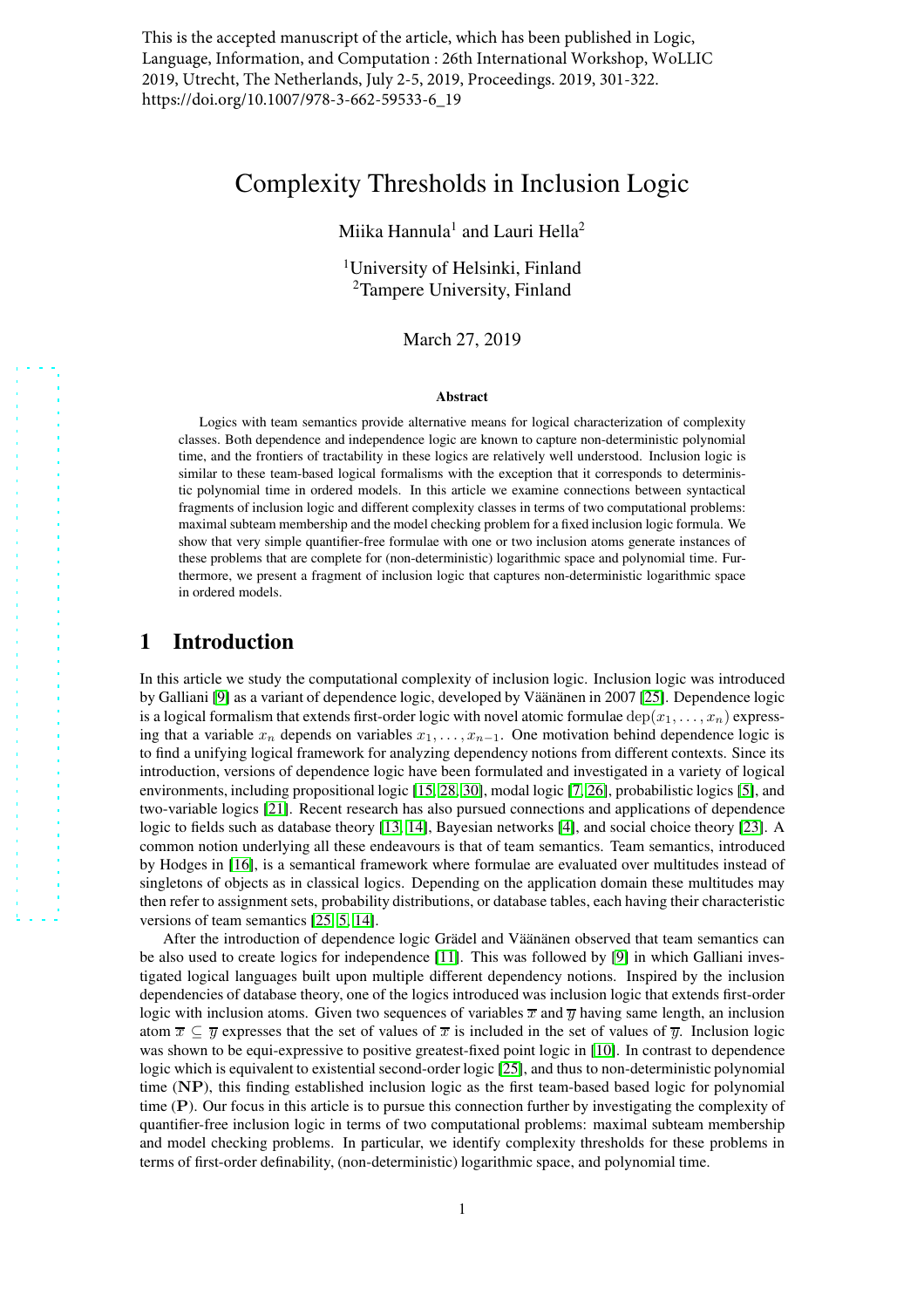The maximal subteam membership problem MSM( $\phi$ ) for a formula  $\phi$  asks whether a given assignment is in the maximal subteam of a given team that satisfies  $\phi$ . This problem is closely related to the notion of a repair of an inconsistent database [\[2\]](#page-16-5). A repair of a database instance I w.r.t. some set  $\Sigma$  of constraints is an instance J obtained by deleting and/or adding tuples from/to I such that J satisfies  $\Sigma$ , and the difference between  $I$  and  $J$  is minimal according to some measure. If only deletion of tuples is allowed, J is called a subset repair. It was observed in [\[3\]](#page-16-6) that if  $\Sigma$  consists of inclusion dependencies, then for every I there exists a unique subset repair J of I; this was later generalized to arbitrary LAV tgds (local-as-view tuple generating dependencies) in [\[24\]](#page-18-4).

The research on database repair has been mainly focused on two problems: consistent query answering and repair checking. In the former, given a query  $Q$  and a database instance I the problem is to compute the set of tuples that belong to  $Q(J)$  for every repair J of I. The latter is the decision problem: is  $J$  a repair of  $I$  for two given database instances  $I$  and  $J$ . The complexity of these problems for various classes of dependencies and different types of repairs has been extensively studied in the literature; see e.g. [\[1,](#page-16-7) [3,](#page-16-6) [22,](#page-17-7) [24\]](#page-18-4). In this setting, the maximal subteam membership problem can be seen as a variant of the repair checking problem: regarding a team as a (unirelational) database instance I and a formula  $\phi$ of inclusion logic as a constraint, an assignment is a positive instance of  $MSM(\phi)$  just in case it is in the unique subset repair of I. Note however, that in  $MSM(\phi)$ , the task is essentially to compute the maximal subteam from a given database instance  $I$ , instead of just checking that a given  $J$  is the unique subset repair of I. Note further, that using a single formula  $\phi$  as a constraint is actually more general than using a (finite) set  $\Sigma$  of inclusion dependencies. Indeed, as  $\phi$  we can take the conjunction of all inclusions in Σ. Furthermore, using disjunctions and quantifiers, we can form constraints not expressible in the usual formalism with a set of dependencies.

The complexity of model checking in team semantics has been studied in [\[6,](#page-16-8) [20\]](#page-17-8) for dependence and independence logics. For these logics increase in complexity arises particularly from disjunctions. For example, model checking for a disjunction of three (two, resp.) dependence atoms is complete for NP (NL, resp.), while a single dependence atom is first-order definable [\[20\]](#page-17-8). The results of this paper, in contrast, demonstrate that the complexity of inclusion logic formulae is particularly sensitive to conjunctions. We show that  $MSM(\phi)$  is complete for non-deterministic logarithmic space if  $\phi$  is of the form  $x \subseteq y$  or  $x \subseteq y \land y \subseteq x$ ; for any other conjunction of (non-trivial) unary inclusion atoms MSM( $\phi$ ) is complete for polynomial time. This result gives a complete characterization of the maximal subteam membership problem for conjunctions of unary inclusion atoms. Based on it we also prove complexity results for model checking of quantifier-free inclusion logic formulae. For instance, for any non-trivial quantifier-free  $\phi$  in which  $x, y, z$  do not occur, model checking of  $\phi \lor x \subseteq y$  is **NL**-hard, while that of  $\phi \vee (x \subseteq z \wedge y \subseteq z)$  is **P**-complete.

We also present a safety game for the maximal subteam membership problem. Using this game we examine instances of the maximal subteam membership problem in which the inclusion atoms refer to a key, that is, all inclusion atoms are of the form  $x \subseteq y$  where y is a variable which uniquely determines all the remaining variables. We give example formulae for which the thresholds between NL and P drop down to L and NL under these assumptions.

We conclude the paper by presenting a fragment of inclusion logic that captures NL. Analogous fragments have previously been established at least for dependence logic. By relating to the Horn fragment of existential second-order logic, Ebbing et al. define a fragment of dependence logic that corresponds to P [\[8\]](#page-16-9). The fragment presented in this paper is constructed by restricting occurrences of inclusion atoms and universal quantifiers, and the correspondence with NL is shown by using the well-known characterization of NL in terms of transitive closure logic [\[18,](#page-17-9) [19\]](#page-17-10).

# 2 Preliminaries

We generally use  $x, y, z, \ldots$  for variables and  $a, b, c, \ldots$  for elements of models. If  $\bar{p}$  and  $\bar{q}$  are two tuples, we write  $\overline{pq}$  for the concatenation of  $\overline{p}$  and  $\overline{q}$ .

Throughout the paper we assume that the reader has a basic familiarity of computational complexity. We use the notation L, NL, P and NP for the classes consisting of all problems computable in logarithmic space, non-deterministic logarithmic space, polynomial time and non-deterministic polynomial time, respectively.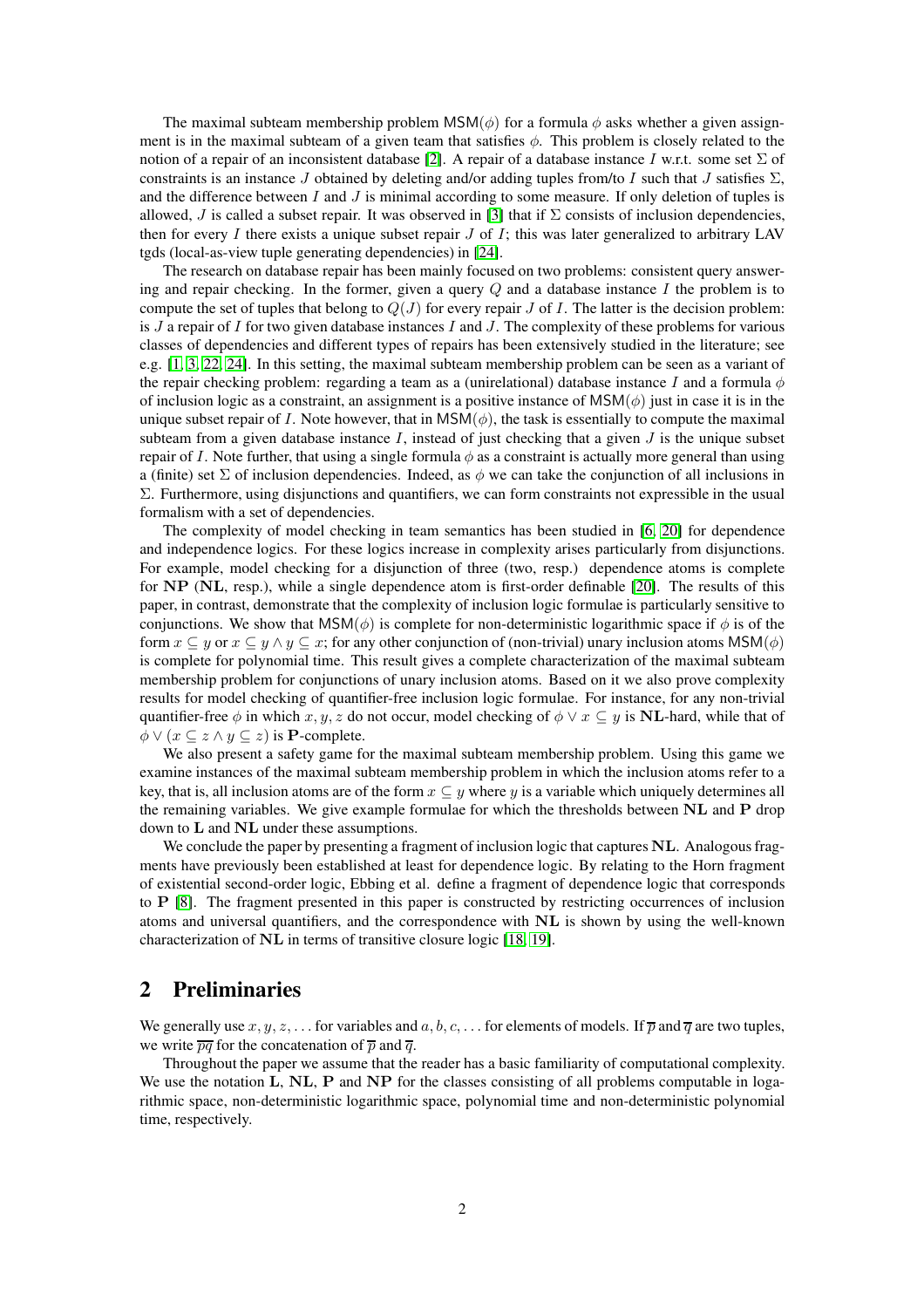### 2.1 Team Semantics

As is customary for logics in the team semantics setting, we assume that all formulae are in negation normal form (NNF). Thus, we give the syntax of first-order logic (FO) as follows:

$$
\phi ::= t = t' | \neg t = t' | R\overline{t} | \neg R\overline{t} | \phi \wedge \phi | \phi \vee \phi | \exists x \phi | \forall x \phi,
$$

where  $t$  and  $t'$  are terms and  $R$  is a relation symbol of the underlying vocabulary. For a first-order formula  $\phi$ , we denote by Fr( $\phi$ ) the set of free variables of  $\phi$ , defined in the usual way. The team semantics of FO is given in terms of the notion of a *team*. Let A be a model with domain A. An *assignment* s of A is a function from a finite set of variables into A. We write  $s(a/x)$  for the assignment that maps all variables according to s, except that it maps x to a. For an assignment  $s = \{(x_i, a_i) \mid 1 \leq i \leq n\}$ , we may use a shorthand  $s = (a_1, \ldots, a_n)$  if the underlying ordering  $(x_1, \ldots, x_n)$  of the domain is clear from the context. A *team* X of A with domain  $dom(X) = \{x_1, \ldots, x_n\}$  is a set of assignments from  $dom(X)$  into A. For  $V \subseteq \text{dom}(X)$ , the *restriction*  $X \restriction V$  of a team X is defined as  $\{s \restriction V \mid s \in X\}$ . If X is a team,  $V \subseteq \text{dom}(X)$ , and  $F: X \to \mathcal{P}(A) \setminus \{ \emptyset \}$ , then  $X[F/x]$  denotes the team  $\{ s(a/x) \mid s \in X, a \in F(s) \}$ . For a set B,  $X[B/x]$  is the team  $\{s(b/x) \mid s \in X, b \in B\}$ . Also, if s is an assignment, then by  $\mathfrak{A} \models_s \phi$ we refer to Tarski semantics.

**Definition 1.** For a model  $\mathfrak{A}$ , a team X and a formula in FO, the satisfaction relation  $\mathfrak{A} \models_X \phi$  is defined as follows:

- $\mathfrak{A} \models_X \alpha$  if  $\forall s \in X : \mathfrak{A} \models_s \alpha$ , when  $\alpha$  is a literal,
- $\mathfrak{A} \models_{X} \phi \land \psi$  if  $\mathfrak{A} \models_{X} \phi$  and  $\mathfrak{A} \models_{X} \psi$ .
- $\mathfrak{A} \models_X \phi \lor \psi$  if  $\mathfrak{A} \models_Y \phi$  and  $\mathfrak{A} \models_Z \psi$  for some  $Y, Z \subseteq X$  such that  $Y \cup Z = X$ ,
- $\mathfrak{A} \models_X \exists x \phi \text{ if } \mathfrak{A} \models_{X[F/x]} \phi \text{ for some } F : X \to \mathcal{P}(A) \setminus \{\emptyset\},\$
- $\mathfrak{A} \models_X \forall x \phi \text{ if } \mathfrak{A} \models_X [A/x] \phi.$

If  $\mathfrak{A} \models_X \phi$ , then we say that  $\mathfrak{A}$  and X *satisfy*  $\phi$ . If  $\phi$  does not contain any symbols from the underlying vocabulary, in which case satisfaction of a formula does not depend on the model  $\mathfrak{A}$ , we say that X *satisfies*  $\phi$ , written  $X \models \phi$ , if  $\mathfrak{A} \models_X \phi$  for all models  $\mathfrak{A}$  with a suitable domain (i.e., a domain that includes all the elements appearing in X). If  $\phi$  is a sentence, that is, a formula without any free variables, then we say that  $\mathfrak A$  *satisfies*  $\phi$ , and write  $\mathfrak A \models \phi$ , if  $\mathfrak A \models_{\{0\}} \phi$ , where  $\{\emptyset\}$  is the team that consists of the empty assignment ∅.

We say that two sentences  $\phi$  and  $\psi$  are equivalent, written  $\phi \equiv \psi$ , if  $\mathfrak{A} \models \phi \iff \mathfrak{A} \models \psi$  for all models  $\mathfrak{A}$ . For two logics  $\mathcal{L}_1$  and  $\mathcal{L}_2$ , we write  $\mathcal{L}_1 \leq \mathcal{L}_2$  if every  $\mathcal{L}_1$ -sentence is equivalent to some  $\mathcal{L}_2$ -sentence; the relations " $\equiv$ " and " $\lt$ " for  $\mathcal{L}_1$  and  $\mathcal{L}_2$  are defined in terms of " $\leq$ " in the standard way. Satisfaction of a first-order formula reduces to Tarski semantics in the following way.

**Proposition 2** (Flatness [\[25\]](#page-18-0)). *For all models*  $\mathfrak{A}$ *, teams X, and formulae*  $\phi \in \text{FO}$ *,* 

$$
\mathfrak{A}\models_X \phi \text{ iff } \mathfrak{A}\models_s \phi \text{ for all } s \in X.
$$

A straightforward consequence is that first-order logic is downwards closed.

<span id="page-2-0"></span>**Corollary 3** (Downward Closure). *For all models*  $\mathfrak{A}$ *, teams X, and formulae*  $\phi \in \text{FO}$ *,* 

If 
$$
\mathfrak{A} \models_X \phi
$$
 and  $Y \subseteq X$ , then  $\mathfrak{A} \models_Y \phi$ .

#### 2.2 Inclusion Logic

Inclusion logic ( $FO(\subseteq)$ ) is defined as the extension of FO by inclusion atoms.

**Inclusion atom.** Let  $\overline{x}$  and  $\overline{y}$  be two tuples of variables of the same length. Then  $\overline{x} \subset \overline{y}$  is an *inclusion atom* with the satisfaction relation:

$$
\mathfrak{A}\models_X \overline{x}\subseteq \overline{y} \text{ if } \forall s\in X\exists s'\in X: s(\overline{x})=s'(\overline{y}).
$$

Inclusion logic is *local*, meaning that satisfaction of a formula depends only on its free variables. Furthermore, the expressive power of inclusion logic is restricted by its *union closure property* which states that satisfaction of a formula is preserved under taking arbitrary unions of teams.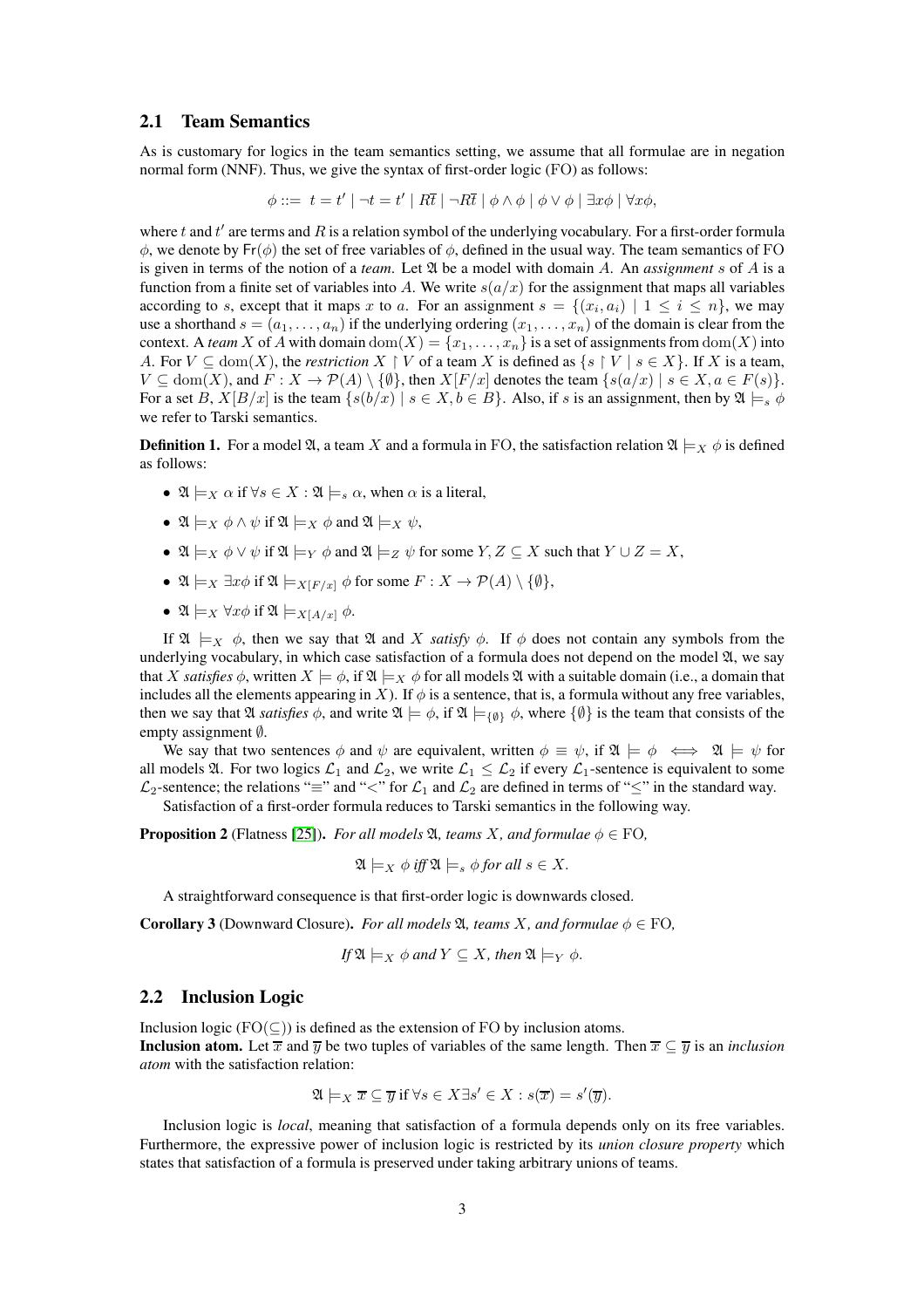<span id="page-3-0"></span>**Proposition 4** (Locality [\[9\]](#page-16-0)). Let  $\mathfrak{A}$  be a model, X a team,  $\phi \in \text{FO}(\subseteq)$  a formula, and V a set of *variables such that*  $\text{Fr}(\phi) \subseteq V \subseteq \text{dom}(X)$ *. Then* 

$$
\mathfrak{A}\models_X \phi \iff \mathfrak{A}\models_{X\upharpoonright V}\phi.
$$

**Proposition 5** (Union Closure [\[9\]](#page-16-0)). Let  $\mathfrak A$  *be a model,*  $\mathcal X$  *a set of teams, and*  $\phi \in \mathrm{FO}(\subseteq)$  *a formula. Then*

$$
\forall X \in \mathcal{X} : \mathfrak{A} \models_X \phi \implies \mathfrak{A} \models_{\bigcup \mathcal{X}} \phi.
$$

Note that union closure implies the *empty team property*, that is,  $\mathfrak{A} \models_{\emptyset} \phi$  for all inclusion logic formulae  $\phi$ .

The starting point for our investigations is the result by Galliani and Hella [\[10\]](#page-16-4) characterizing the expressivity of inclusion logic in terms of positive greatest fixed point logic. The latter logic is obtained from greatest fixed-point logic (the dual of least fixed point logic) by restricting to formulae in which fixed point operators occur only positively, that is, within a scope of an even number of negations. In finite models this positive fragment captures the full fixed point logic (with both least and greatest fixed points), and hence it follows from the famous result of Immerman [\[17\]](#page-17-11) and Vardi [\[27\]](#page-18-5) that inclusion logic captures polynomial time in finite ordered models.

Theorem 6 ([\[10\]](#page-16-4)). *Every inclusion logic sentence is equivalent to some positive greatest fixed point logic sentence, and vice versa.*

<span id="page-3-1"></span>**Theorem 7** ([\[10\]](#page-16-4)). *A class*  $\mathcal{C}$  *of finite ordered models is in* **P** *iff it can be defined in*  $FO(\subset)$ *.* 

### 2.3 Transitive Closure Logic

In Section [6](#page-13-0) we will explore connections between inclusion logic and transitive closure logic, and hence we next give a short introduction to the latter. A 2k-ary relation R is said to be *transitive* if  $(\overline{a}, \overline{b}) \in R$ and  $(\overline{b}, \overline{c}) \in R$  imply  $(\overline{a}, \overline{c}) \in R$  for k-tuples  $\overline{a}, \overline{b}, \overline{c}$ . The *transitive closure* of a 2k-ary relation R, written  $TC(R)$ , is defined as the intersection of all 2k-ary relations  $S \supseteq R$  that are transitive. The transitive closure of R can be alternatively defined as  $R_{\infty} = \bigcup_{i=0}^{\infty} R_i$  for  $R_i$  defined recursively as follows:  $R_0 = R$  and  $R_{i+1} = R \circ R_i$  for  $i > 0$ ; here  $A \circ B$  denotes the composition of two relations A and B. Note that  $(\overline{a}, b) \in R_i$  iff there is an R-path of length  $i + 1$  from  $\overline{a}$  to b.

An assignment s, a model  $\mathfrak{A}$ , and a formula  $\psi(\overline{x}, \overline{y}, \overline{z})$ , where  $\overline{x}$  and  $\overline{y}$  are k-ary, give rise to a 2k-ary relation defined as follows:

$$
R_{\psi,\mathfrak{A},s} = \{ \overline{ab} \in M^{2k} \mid \mathfrak{A} \models \psi(\overline{a}, \overline{b}, s(\overline{z})) \}.
$$

We can now define transitive closure logic. Given a term  $t$ , a model  $\mathfrak{A}$ , and an assignment s, we write  $t^{\mathfrak{A},s}$  for the interpretation of t under  $\mathfrak{A}, s$ , defined in the usual way.

Definition 8 (Transitive Closure Logic). Transitive closure logic (TC) is obtained by extending firstorder logic with transitive closure formulae  $[TC_{\overline{x},\overline{y}}\psi(\overline{x},\overline{y},\overline{z})](\overline{t}_0,\overline{t}_1)$  where  $\overline{t}_0$  and  $\overline{t}_1$  are k-tuples of terms, and  $\psi(\overline{x}, \overline{y}, \overline{z})$  is a formula where  $\overline{x}$  and  $\overline{y}$  are k-tuples of variables. The semantics of the transitive closure formula is defined as follows:

$$
\mathfrak{A}\models_s [\mathrm{TC}_{\overline{x},\overline{y}}\psi(\overline{x},\overline{y},\overline{z})](\overline{t}_0,\overline{t}_1) \text{ iff } (\overline{t}_0^{\mathfrak{A},s},\overline{t}_1^{\mathfrak{A},s})\in \mathrm{TC}(R_{\psi,\mathfrak{A},s}).
$$

Thus,  $[TC_{\overline{x},\overline{y}}\psi(\overline{x},\overline{y},\overline{z})](\overline{t}_0,\overline{t}_1)$  is true if and only if there is a  $\psi$ -path from  $\overline{t}_0$  to  $\overline{t}_1$ . It is well known that transitive closure logic captures non-deterministic logarithmic space in finite ordered models. In particular, this can be achieved by using only one application of the TC operator. We use below the notation min for the least element of the linear order, and  $\overline{\min}$  for the tuple  $(\min, \ldots, \min)$ . Similarly,  $\overline{\text{max}}$  denotes the tuple  $(\text{max}, \dots, \text{max})$ , where  $\text{max}$  is the greatest element.

<span id="page-3-2"></span>Theorem 9 ([\[18,](#page-17-9) [19\]](#page-17-10)). *A class* C *of finite ordered models is in* NL *iff it can be defined in* TC*. Furthermore, every* TC*-sentence is equivalent in finite ordered models to a sentence of the form*

$$
[\text{TC}_{\overline{x},\overline{y}}\alpha(\overline{x},\overline{y})](\overline{\min},\overline{\max})
$$

*where*  $\alpha$  *is first-order.*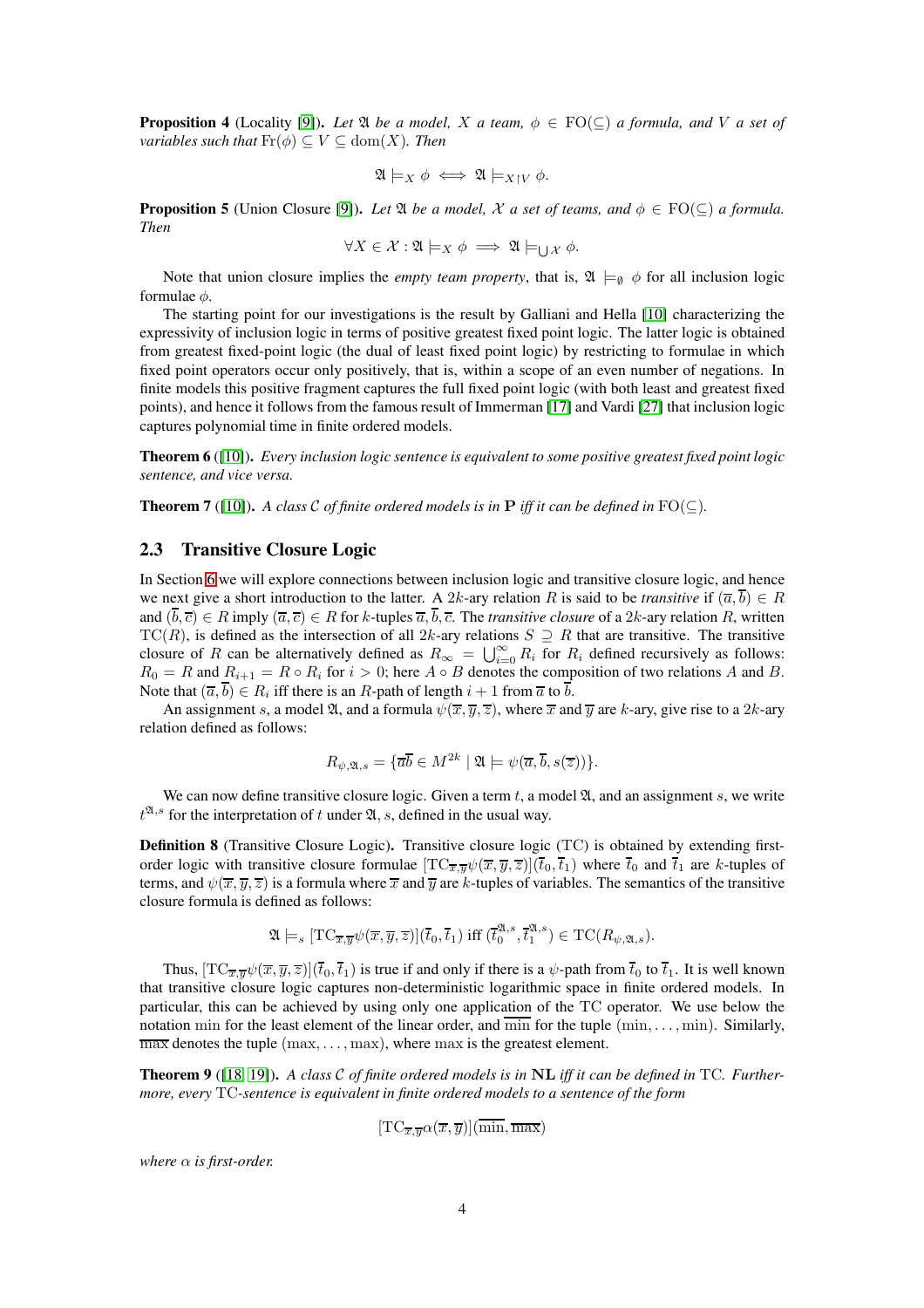# 3 Maximal Subteam Membership

In this section we define the maximal subteam membership problem and discuss some of its basic properties. We also define a safety game for quantifier-free inclusion logic formulae. This game will be used later to facilitate some proofs regarding the complexity of the maximal subteam membership problem.

### 3.1 Introduction

For a model  $\mathfrak{A}$ , a team X, and an inclusion logic formula  $\phi$ , we define  $\nu(\mathfrak{A}, X, \phi)$  as the unique subteam  $Y \subseteq X$  such that  $\mathfrak{A} \models_Y \phi$ , and  $\mathfrak{A} \not\models_Z \phi$  if  $Y \subsetneq Z \subseteq X$ . Due to the union closure property  $\nu(\mathfrak{A}, X, \phi)$ always exists and it can be alternatively defined as the union of all subteams  $Y \subseteq X$  such that  $\mathfrak{A} \models_Y \phi$ . If  $\phi$  does not contain any symbols from the underlying vocabulary, then we may write  $\nu(X, \phi)$  instead of  $\nu(\mathfrak{A}, X, \phi)$ . The maximal subteam membership problem is now given as follows.

**Definition 10.** Let  $\phi \in \text{FO}(\subseteq)$ . Then  $\text{MSM}(\phi)$  is the problem of determining whether  $s \in \nu(\mathfrak{A}, X, \phi)$ for a given model  $\mathfrak{A}$ , a team X and an assignment  $s \in X$ .

Grädel proved that for any  $FO(\subseteq)$ -formula  $\phi$ , there is a formula  $\psi$  of positive greatest fixed point logic such that for any model  $\mathfrak A$  and assignment s,  $\mathfrak A \models_s \psi$  if and only if s is in the maximal team of  $\mathfrak A$  satisfying φ (see Theorem 24 in [\[12\]](#page-17-12)). An easy adaptation of the proof shows that  $\nu(\mathfrak A, X, \phi)$  is also definable in positive greatest fixed point logic. Thus, it follows that every maximal subteam membership problem is polynomial time computable.

<span id="page-4-2"></span>**Lemma 11.** *For every formula*  $\phi \in \text{FO}(\subseteq)$ , MSM( $\phi$ ) *is in* **P**.

In this section we will restrict our attention to maximal subteam problems for quantifier free formulae. Before proceeding to our findings we need to present some auxiliary concepts and results. The following lemmata will be useful below.

<span id="page-4-4"></span>**Lemma 12.** Let  $\alpha, \beta \in \text{FO}(\subseteq)$ , and let X be a team of a model  $\mathfrak{A}$ . Then  $\nu(\mathfrak{A}, X, \alpha \vee \beta) = \nu(\mathfrak{A}, X, \alpha) \cup$  $\nu(\mathfrak{A}, X, \beta)$ .

*Proof.* For "⊆", note that by definition there are  $Y, Z \subseteq X$  such that  $Y \cup Z = \nu(\mathfrak{A}, X, \alpha \vee \beta), Y \models \alpha$ and  $Z \models \beta$ , and hence  $Y \subseteq \nu(\mathfrak{A}, X, \alpha)$  and  $Z \subseteq \nu(\mathfrak{A}, X, \beta)$ . For "⊇", note that  $\nu(\mathfrak{A}, X, \alpha) \cup \nu(\mathfrak{A}, X, \beta)$ satisifes  $\alpha \vee \beta$  so it must be contained by  $\nu(\mathfrak{A}, X, \alpha \vee \beta)$ .  $\Box$ 

As an easy corollary we obtain the following lemma.

<span id="page-4-3"></span>**Lemma 13.** Let  $\alpha, \beta \in \text{FO}(\subseteq)$ , and assume that  $\text{MSM}(\alpha)$  and  $\text{MSM}(\beta)$  both belong to a complexity *class*  $C \in \{L, NL\}$ *. Then*  $MSM(\alpha \vee \beta)$  *is in C*.

The maximal subteam problem for a single inclusion atom  $\overline{x} \subseteq \overline{y}$  can be naturally represented using directed graphs. In this representation each assignment forms a vertex, and an assignment s has an outgoing edge to another assignment s' if  $s(\overline{x}) = s'(\overline{y})$ . Over finite teams an assignment then belongs to the maximal subteam for  $\overline{x} \subseteq \overline{y}$  if and only if it is connected to a cycle.<sup>[1](#page-4-0)</sup>

<span id="page-4-1"></span>**Lemma 14.** Let  $\mathfrak A$  be a model, X a finite team,  $\overline{x}$  and  $\overline{y}$  two tuples of the same length from  $dom(X)$ , s *an assignment of X*, and  $\alpha$  a first-order formula. Let  $G = (X, E)$  be a directed graph where  $(s, s') \in E$  $iff s(\overline{x}) = s'(\overline{y})$  and  $\mathfrak{A} \models_{\{s,s'\}} \alpha$ *. Then* 

*(a)*  $s \in \nu(\mathfrak{A}, X, \overline{x} \subseteq \overline{y} \wedge \alpha) \iff G$  *contains a path from s to a cycle*,

*(b)*  $s \in \nu(\mathfrak{A}, X, \overline{x} \subseteq \overline{y} \wedge \overline{y} \subseteq \overline{x} \wedge \alpha) \iff G$  *contains a path from one cycle to another via s* 

*Proof.* Assume for the first statement that  $s \in \nu(\mathfrak{A}, X, \overline{x} \subseteq \overline{y} \wedge \alpha)$ . Then there is a subteam  $Y \subseteq X$ such that  $s \in Y$  and  $\mathfrak{A} \models_Y \overline{x} \subseteq \overline{y} \wedge \alpha$ . Thus for each  $s' \in Y$  there exists  $s'' \in Y$  such that  $s'' = s'(\overline{x})$ . Moreover,  $\mathfrak{A} \models_{\{s',s''\}} \alpha$ , whence  $(s', s'') \in E$ . In particular there is a non-ending path in G starting from s. Since  $\overline{X}$  is finite, this path necessarily ends in a cycle. Conversely, assume G contains a path from s to a cycle. Then  $\mathfrak{A} \models_Y \overline{x} \subseteq \overline{y} \wedge \alpha$  where Y consists of all assignments in the path and cycle. Hence,  $s \in \nu(\mathfrak{A}, X, \overline{x} \subseteq \overline{y} \wedge \alpha)$ .

For second statement note that, by the argument above,  $s \in \nu(\mathfrak{A}, X, \overline{y}) \subseteq \overline{x} \wedge \alpha$  if and only if  $G' = (X, E^{-1})$  contains a path from s to a cycle. But clearly an  $E^{-1}$ -path from s to an  $E^{-1}$ -cycle is an  $E$ -path from an  $E$ -cycle to  $s$ .  $\Box$ 

<span id="page-4-0"></span><sup>&</sup>lt;sup>1</sup>We are grateful to Phokion Kolaitis, who pointed out this fact to the second author in a private discussion 2016.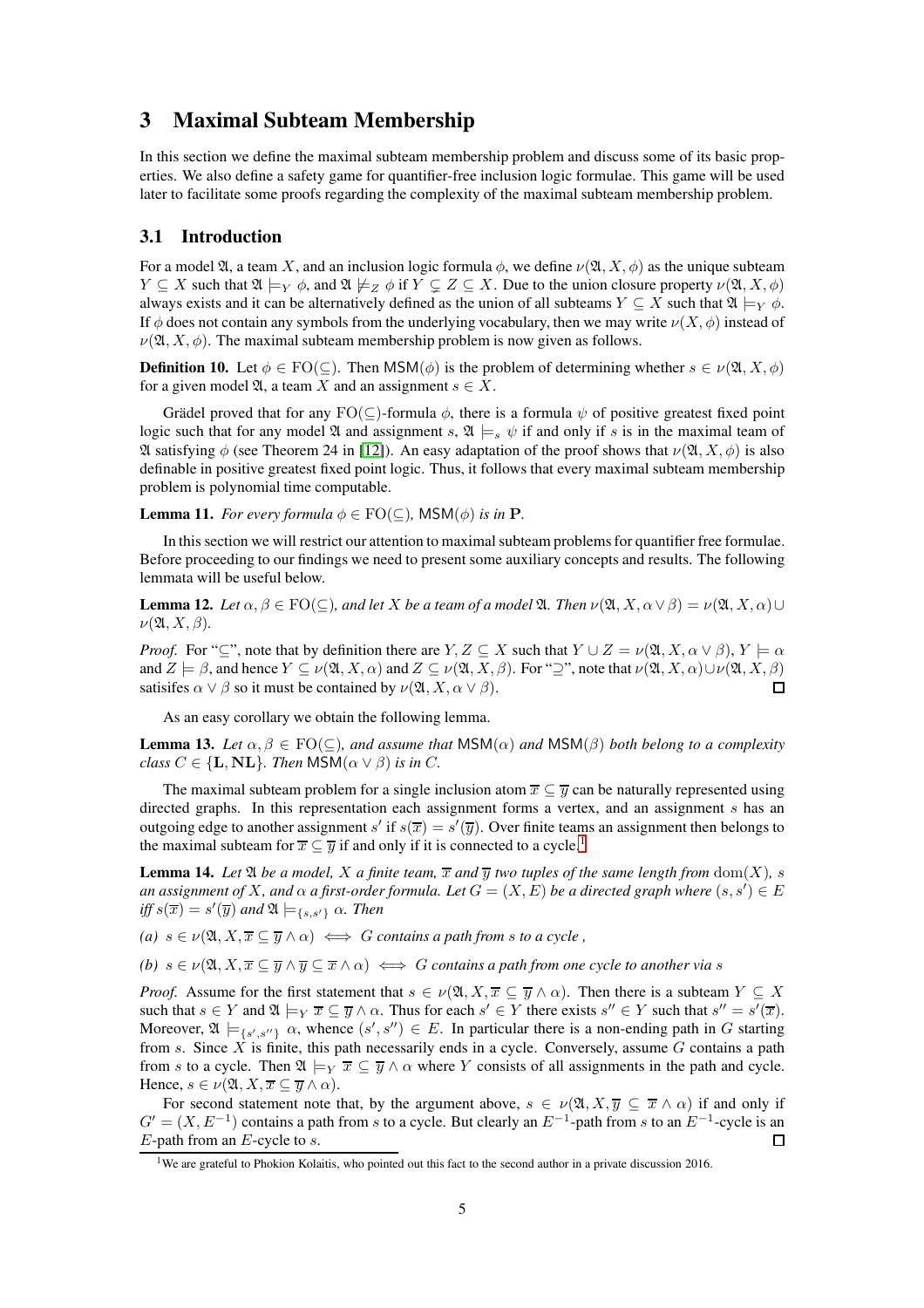### 3.2 Safety Game

In this section we present a version of a safety game for the maximal subteam problem of inclusion logic. Our presentation is also related to the safety games for inclusion logic examined in [\[12\]](#page-17-12). We present a safety game for a quadruple  $(\mathfrak{A}, X, s, \phi)$ , written safety $(\mathfrak{A}, X, s, \phi)$ , where s is an assignment of a team X, and  $\phi$  is a quantifier-free formula. The main result of the section shows that the maximal subteam problem  $MSM(\phi)$  over X and s can be characterized in terms of this game.

We assume that the reader is familiar with basic terminology on trees. We associate each quantifierfree  $\phi \in \text{FO}(\subseteq)$  with a labeled rooted tree  $T_{\phi}$  such that the root of the tree is labeled by  $\phi$  and each node labeled by  $\psi_0 \vee \psi_1$  or  $\psi_0 \wedge \psi_1$  has two children labeled by  $\psi_0$  and  $\psi_1$ . Notice that two different nodes may have the same label. The safety game for  $(\mathfrak{A}, X, s, \phi)$  can now be interpreted as a pebble game where assignments of a team  $X$  form a stack of pebbles of which one at a time is placed on a node of  $T_{\phi}$ . Legal moves of the game then consist of moving the pebble up and down through the tree, removing the pebble from a leaf, and placing a new pebble on a leaf. The starting position is to have s placed on the root, and the winning condition for Player I is to arrive at a position where the game terminates. If no such position is ever reached, Player II wins.

**Definition 15** (Safety Game). Let  $\phi \in \text{FO}(\subseteq)$  be quantifier-free, and let  $s_0$  be an assignment in a team X of a model  $\mathfrak A$ . The *safety game* safety( $\mathfrak A$ ,  $X$ ,  $s_0$ ,  $\phi$ ) has two players I and II, and the game moves consist of *positions*  $(s, n)$  and  $(n, s)$  where  $s \in X$  and n is a node of  $T_{\phi}$ . The game starts with the position  $(s_0, r)$ , where r is the root, and given a position  $(s, n)$ , the game proceeds as follows:

- (i) If n is labeled by a conjunction, then Player I selects a position  $(s, n')$  where n' is a child of n.
- (ii) If n is labeled by a disjunction, then Player II selects a position  $(s, n')$  where n' is a child of n.
- (iii) If n is labeled by a literal  $\psi$ , then the game ends if  $\mathfrak{A} \not\models_{s} \psi$ . Otherwise, Player I selects a position  $(s, n')$  such that *n* is a descendant of *n'*.
- (iv) If n is labeled by  $\overline{x} \subseteq \overline{y}$ , then the game ends if there is no  $s' \in X$  such that  $s(\overline{x}) = s'(\overline{y})$ . Otherwise, Player I either
	- selects a position  $(s, n')$  such that n is a descendant of  $n'$ , or
	- selects the position  $(n, s)$ .

Given a position  $(n, s)$ , the game proceeds as follows:

(v) Player II selects a position  $(s', n)$  such that  $s(\overline{x}) = s'(\overline{y})$ .

Player I wins if the game ends after a finite number of moves by the players. Otherwise, Player II wins.

A strategy for a Player is a mapping  $\pi$  on positions such that

- $\pi((s, n)) \in \{(s, n') \mid n' \text{ is a child of } n\}$ , for a non-leaf n,
- $\pi((s, n)) \in \{(s, n') \mid n \text{ is a descendant of } n'\}, \text{ for a leaf } n \text{ labeled by a literal},$
- $\pi((s, n)) \in \{(s, n') \mid n \text{ is a descendant of } n'\} \cup \{(n, s)\}\$ , for a leaf n labeled by  $\overline{x} \subseteq \overline{y}$ .
- $\pi((n, s)) \in \{ (s', n) \mid s' \in X, s(\overline{x}) = s'(\overline{y}) \}$ , for a leaf n labeled by  $\overline{x} \subseteq \overline{y}$ .

Player  $A \in \{\text{I}, \text{II}\}\$  has a winning strategy for safety( $\mathfrak{A}, X, s_0, \phi$ ) if there is a strategy  $\pi_A$  such that A wins every game that she plays according to  $\pi_A$ . That is, A wins any game where she selects the position  $\pi_A(p)$  on her moves on p.

Note that if  $\phi$  does not contain any symbols from the underlying vocabulary, the outcome of safety( $\mathfrak{A}, X, s, \phi$ ) is independent of  $\mathfrak{A}$ , and thus we write safety(X, s,  $\phi$ ) instead.

Next we show that the safety game above gives rise to a characterization of the maximal subteam problem.

<span id="page-5-0"></span>**Theorem 16.** Let  $\phi \in \text{FO}(\subseteq)$  be quantifier-free, and let s be an assignment in a team X of a model  $\mathfrak{A}$ . *Then*  $s \in \nu(\mathfrak{A}, X, \phi)$  *iff Player II has a winning strategy in* safety( $\mathfrak{A}, X, s, \phi$ ).

*Proof.* For the "only-if" direction, we define top-down recursively for each node  $n \in T_{\phi}$  a team  $X_n$  such that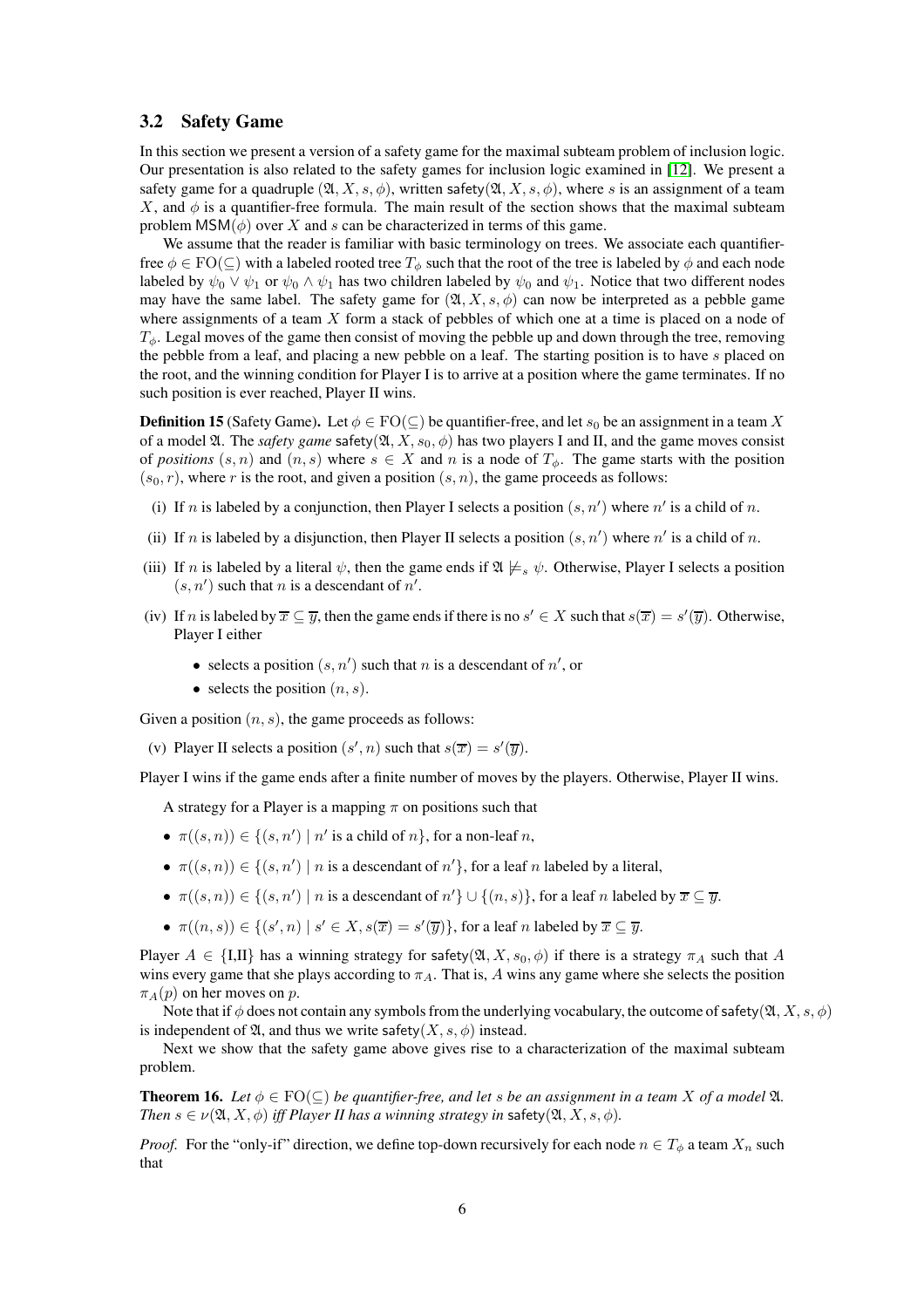- $X_r := \nu(\mathfrak{A}, X, \phi)$  for the root r,
- $X_n := \nu(\mathfrak{A}, X_{n'}, \psi)$ , for a child n of a node n' where n is labeled by  $\psi$ .

It follows that  $X_n \models \psi$  for n with label  $\psi$ ;  $X_n = X_{n_0} = X_{n_1}$  for conjunction-labeled n with children  $n_0, n_1$ ; and  $X_n = X_{n_0} \cup X_{n_1}$  for disjunction-labeled n with children  $n_0, n_1$ . The strategy of Player II is now the following. If n is labeled by disjunction, then  $(s, n)$  is mapped to some  $(s, n_i)$  where  $n_i$  is a child of n such that  $s \in X_{n_i}$ , and if n is labeled by  $\overline{x} \subseteq \overline{y}$ , then  $(n, s)$  is mapped to some  $(s', n)$  such that  $s(\overline{x}) = s'(\overline{y})$  and  $s' \in X_n$ . We leave it to the reader to check that this strategy is well-defined and winning.

For the "if" direction, assume Player II has a winning strategy  $\pi$ . For a node n of  $T_{\phi}$ , we let  $X_n$ be the set of all assignments  $s \in X$  for which there exists a game where Player II plays according to her winning strategy and position  $(s, n)$  is played at some point of the game. Consider any assignment s from  $X_n$  for a node n labeled by  $\overline{x} \subseteq \overline{y}$ . This means there is a game where position  $(s, n)$  is played, and thus also a game where  $(n, s)$ , and furthermore  $\pi((n, s)) = (n, s')$  is played. Consequently, an assignment  $s' \in X_n$  exists such that  $s(\overline{x}) = s'(\overline{y})$ . By analogous reasoning we obtain that  $X_n \models \psi$  for all other types of nodes n with label  $\psi$ , too. Furthermore,  $X_n = X_{n_0} = X_{n_1}$  for conjunction-labeled n with children  $n_0, n_1$ , and  $X_n = X_{n_0} \cup X_{n_1}$  for disjunction-labeled n with children  $n_0, n_1$ . In particular,  $X_r \models \phi$  and  $s \in X_r$ , and hence  $s \in \nu(X, \phi)$ . П

Given that  $X$  is finite, it makes sense to consider bounded length restrictions of the safety game. We let safety $_k(\mathfrak{A},X,s,\phi)$  denote the version of safety $(\mathfrak{A},X,s,\phi)$  in which, starting position  $(s,r)$  excluded, positions of the form  $(s, n)$ , i.e., pairs whose left element is an assignment and right element a node, are played at most k times. Player I wins safety  $_k(\mathfrak{A},X,s,\phi)$  if the game terminates before such assignmentnode pairs have been played k times. Otherwise, if exactly k plays of such nodes appear, Player II wins. The next lemma will be useful later.

<span id="page-6-2"></span>**Lemma 17.** *Let*  $\phi \in \text{FO}(\subseteq)$  *be quantifier-free and such that*  $T_{\phi}$  *has k nodes, and let s be an assignment of a team* X *that is of size* l*. Then Player II has a winning strategy for* safety(A, X, s, φ) *iff she has a*  $winning\ strategy for\ safety_{k\cdot l}(\mathfrak{A}, X, s, \phi).$ 

*Proof.* By the end of safety<sub>k·l</sub>( $\mathfrak{A}, X, s, \phi$ ), positions of the form  $(s, n)$ , the root position included, have occurred  $k \cdot l + 1$  many times, i.e., some position  $(s, n)$  has occurred twice. Every time such a repetition is encountered, we may assume that we continue the game from the first occurrence of  $(s, n)$ . Since the strategy of Player II is safe for  $k \cdot l$  assignment-node moves, we conclude that safety( $\mathfrak{A}, X, s, \phi$ ) never terminates. Hence, Player II wins.  $\Box$ 

# 4 Complexity of Maximal Subteam Membership

Next we examine the computational complexity of maximal subteam membership. First in Section [4.1](#page-6-0) we investigate this problem over arbitrary teams, and then in Section [4.1](#page-6-0) we restrict attention to inputs in which the inclusion atoms refer to a key. In Section [4.3](#page-11-0) we discuss the implications of our results to consistent query answering.

### <span id="page-6-0"></span>4.1 Arbitrary Teams

We give a complete characterization of the maximal subteam problem for arbitrary conjunctions of unary inclusion atoms. A *unary* inclusion atom is an atom of the form  $x \subseteq y$  where x and y are single variables. The characterization is given in terms of inclusion graphs.

Definition 18. Let Σ be a set of unary inclusion atoms over variables in V . Then the *inclusion graph* of  $\Sigma$  is defined as  $G_{\Sigma} = (V, E)$  such that  $(x, y) \in E$  iff  $x \neq y$  and  $x \subseteq y$  appears in  $\Sigma$ .

We will now prove the following theorem.

<span id="page-6-1"></span>**Theorem 19.** *Let*  $\Sigma$  *be a finite set of unary inclusion atoms, and let*  $\phi$  *be the conjunction of all atoms in* Σ*. Then* MSM(φ) *is*

*(a) trivially true if*  $G_{\Sigma}$  *has no edges,*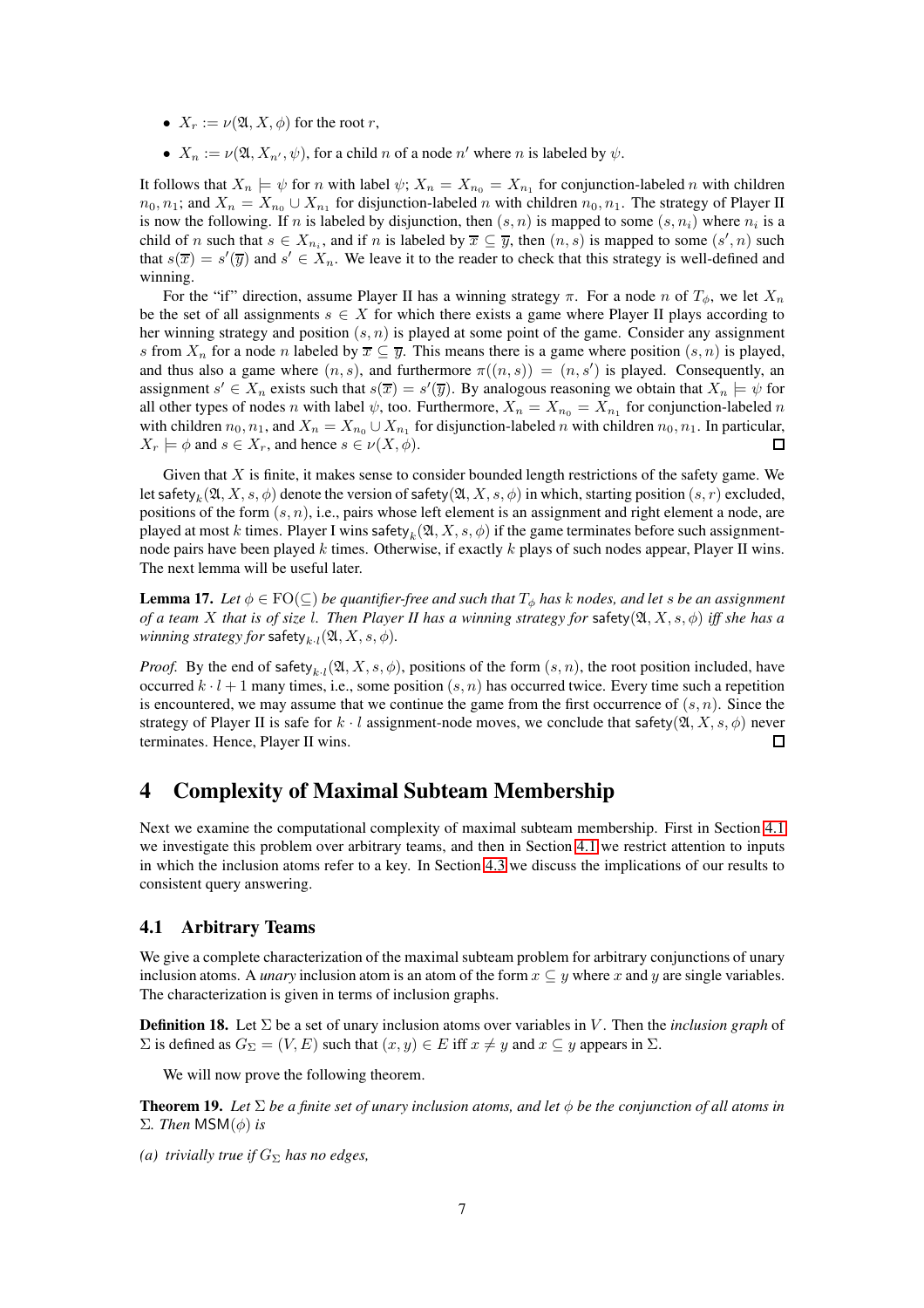<span id="page-7-0"></span>

Figure 1: Reduction from REACH to  $MSM(\phi)$ . The black circle marks the input assignment and all the circles together mark a subteam satisfying  $\phi$ .

#### *(b)* NL-complete if  $G_{\Sigma}$  has an edge  $(x, y)$  and no other edges except possibly for its inverse  $(y, x)$ ,

#### *(c)* P*-complete otherwise.*

The first statement above follows from the observation that  $MSM(\phi)$  is true for all inputs if  $\phi$  is a conjunction of trivial inclusion atoms  $x \subseteq x$ . The second statement is shown by relating to graph reachability. Given a directed graph  $G = (V, E)$  and two vertices a and b, the problem REACH is to determine whether  $G$  contains a path from  $a$  to  $b$ . This problem is a well-known complete problem for **NL, and it will also be applied later in Section [4.2](#page-9-0) where the complexity of MSM(** $x \subseteq y \land u \subseteq v$ ) over teams with keys  $y$  and  $v$  is examined.

<span id="page-7-1"></span>**Lemma 20.** MSM( $x \subseteq y$ ) and MSM( $x \subseteq y \land y \subseteq x$ ) are **NL**-complete.

*Proof.* **Hardness.** We give a logarithmic space many-one reduction from REACH. Let  $G = (V, E)$  be a graph, and let  $a, b \in V$ . W.l.o.g. we can assume G has no cycles. Define E' as the extension of E with an extra edge  $(b, a)$ . Then b is reachable from a in G if and only if a belongs to a cycle in  $G' = (V, E')$ . We reduce from  $(G, a, b)$  to a team  $X = \{s_{d,c} \mid (c, d) \in E'\}$  where  $s_{u,v}$  maps  $(x, y)$  to  $(u, v)$  (see Fig. [1\)](#page-7-0). By Lemma [14,](#page-4-1) b is reachable from a if and only if  $s_{a,b} \in \nu(X, \phi)$ , where  $\phi$  is either  $x \subseteq y$  or  $x \subseteq y \land y \subseteq x$ .

**Membership.** By Lemma [14](#page-4-1) MSM( $x \subseteq y$ ) and MSM( $x \subseteq y \land y \subseteq x$ ) reduce to reachability variants that are clearly in NL.  $\Box$ 

Next we turn to the third statement of Theorem [19.](#page-6-1) Recall that membership in P follows directly from Lemma [11.](#page-4-2) For P-hardness we reduce from the monotone circuit value problem (see, e.g., [\[29\]](#page-18-6)). The proof essentially follows from the following lemma.

<span id="page-7-2"></span>Lemma 21. MSM( $x \subseteq z \land y \subseteq z$ ), MSM( $x \subseteq y \land y \subseteq z$ ), and MSM( $x \subseteq y \land x \subseteq z$ ) are P-complete.

*Proof.* Let  $\phi$  be either  $x \subseteq z \land y \subseteq z$ ,  $x \subseteq y \land y \subseteq z$ , or  $x \subseteq y \land x \subseteq z$ . We give a logarithmic-space many-one reduction to  $MSM(\phi)$  from the monotone circuit value problem (MCVP). Given a Boolean word  $w \in {\{\top, \bot\}}^n$ , and a Boolean circuit C with n inputs, one output, and gates with labels from  ${\text{AND,OR}}$ , this problem is to determine whether C outputs ⊤. If C outputs ⊤ on w, we say that it *accepts* w. W.l.o.g. we may assume that the in-degree of each AND and OR gate is 2. We annotate each input node by its corresponding input  $\top$  or  $\bot$ , and each gate by some distinct number  $i \in \mathbb{N}$ . Then each gate has two child nodes  $i_L$ ,  $i_R$  that are either natural numbers or input values from {⊤, ⊥}. Next we construct a team X whose values consist of node annotations i,  $\top$ ,  $\bot$  and distinct copies  $c_i$  of AND gates i. The team  $X$  is constructed by the following rules (see Fig. [2\)](#page-8-0):

- add  $s_0: (x, y, z) \mapsto (1, \top, \top)$  where 1 is the output gate,
- for AND gates i, add  $s_{i,0}$ :  $(x, y, z) \mapsto (i_L, i, c_i), s_{i,1}$ :  $(x, y, z) \mapsto (i_R, c_i, i)$ , and  $s_i$ :  $(x, y, z) \mapsto$  $(c_i, \top, \top)$ ,
- for OR gates i, add  $s_{i,L}$ :  $(x, y, z) \mapsto (i_L, i, i)$  and  $s_{i,R}$ :  $(x, y, z) \mapsto (i_R, i, i)$ .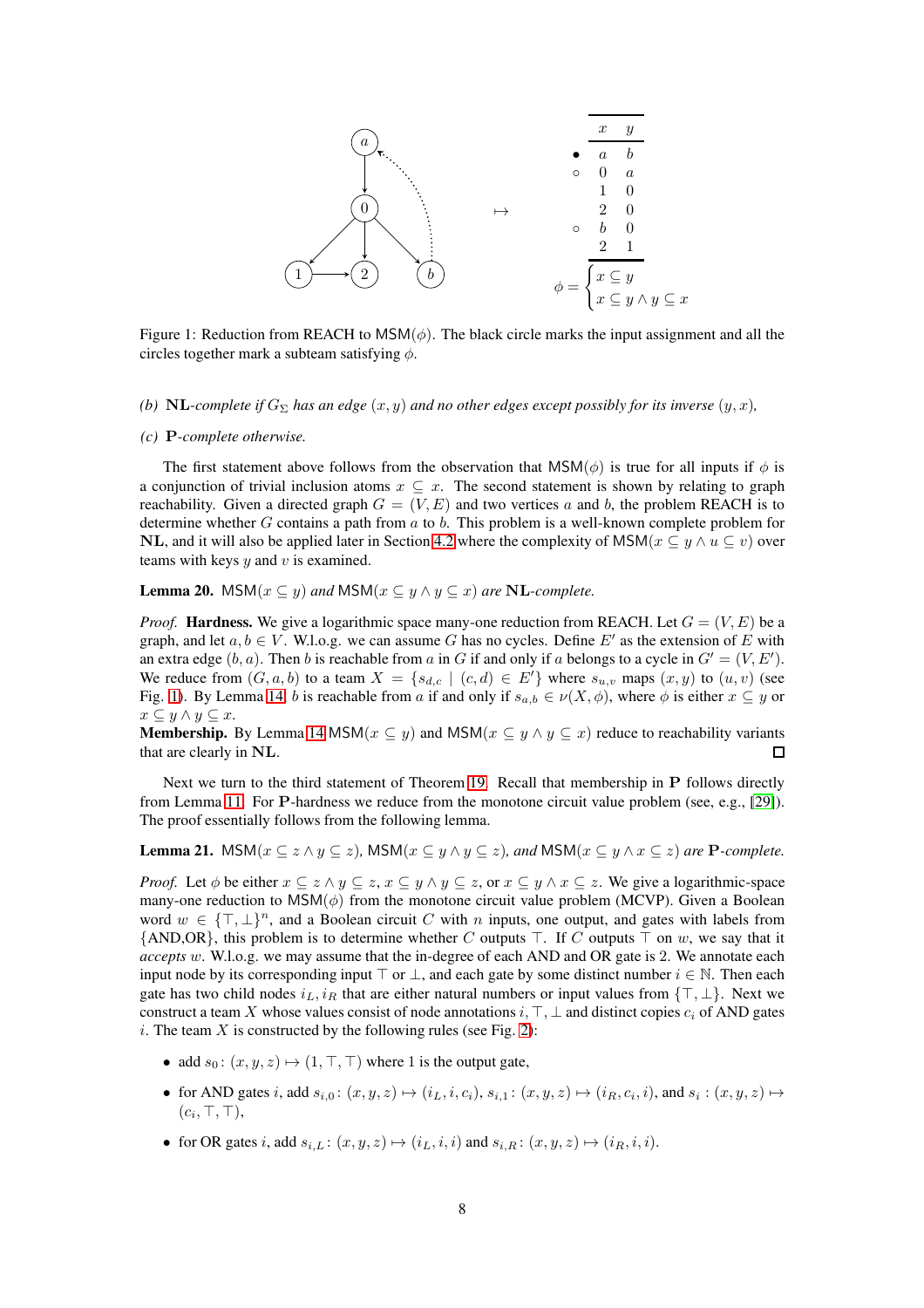We will show that C accepts w iff  $s_0 \in \nu(X, \phi)$ . For the only-if direction we actually show a slightly stronger claim. That is, we show that  $s_0 \in \nu(X, \phi)$  is implied even if  $\phi$  is the conjunction of all unary inclusion atoms between  $x, y, z$ .

Assume first that C accepts w. We show how to build a subteam  $Y \subseteq X$  such that it includes  $s_0$ and satisfies all unary inclusion atoms between  $x, y, z$ . First construct a subcircuit  $C'$  of  $C$  recursively as follows: add the output gate  $\top$  to  $C'$ ; for each added AND gate i, add both child nodes of i; for each added OR gate i, add a child node of i that is evaluated true under w. In other words,  $C'$  is a set of paths from the output gate to the input gates that witnesses the assumption that  $C$  accepts  $w$ . The team Y will now list the auxiliary values  $c_i$  and the gates of  $C'$  in each column  $x, y, z$ . We construct Y by the following rules:

- add  $s_0$ ,
- for AND gates i in C', add  $s_{i,0}$ ,  $s_{i,1}$ , and  $s_i$ ,
- for OR gates i in C', add  $s_{i,P}$  iff  $i_P$  is in C', for  $P = L, R$ .

It follows from the construction that Y satisfies all unary inclusion atoms between  $x, y, z$ .

Vice versa, consider the standard semantic game between Player I and Player II on the given circuit C and input word w. This game starts from the output gate 1, and at each AND (OR, resp.) gate i Player I (Player II, resp.) selects the next node from its two child nodes  $i_L$  and  $i_R$ . Player II wins iff the game ends at an input node that is true. By the assumption that  $s_0 \in \nu(X, \phi)$  we find a team Y that contains  $s_0$ and satisfies  $\phi$ . Note that Y cannot contain any assignment that maps x to ⊥. For showing that C accepts  $w$  it thus suffices to show that Player II has a strategy which imposes the following restriction: for each visited node annotated by i, we have  $s(x) = i$  for some  $s \in Y$ . At start this holds by the assumption that  $s_0 \in Y$ . Assume that i is any gate with  $s \in Y$  such that  $s(x) = i$ . If  $\phi$  is  $x \subseteq z \land y \subseteq z$ , we have two cases. If i is an OR gate then we find s' from Y with  $s'(y) = s'(z) = i$ . Then the strategy of Player II is to select the gate  $s'(x)$  as her next step. If i is an AND gate, an application of  $x \subseteq z$  gives  $s'$ from Y with  $s'(z) = i$ . Then  $s'(y) = c_i$ , which means that further application of  $y \subseteq z$  yields  $s''$  from Y with  $s''(z) = c_i$  and hence  $s''(y) = i$ . Now  $\{s'(x), s''(x)\} = \{i_L, i_R\}$ , and thus the claim holds for either selection by Player I. The induction step is analogous for the cases where  $\phi$  is  $x \subseteq y \land y \subseteq z$  or  $x \subseteq y \land x \subseteq z$ . This concludes the proof.  $\Box$ 

<span id="page-8-0"></span>

Figure 2: MCVP and MSM $(\phi)$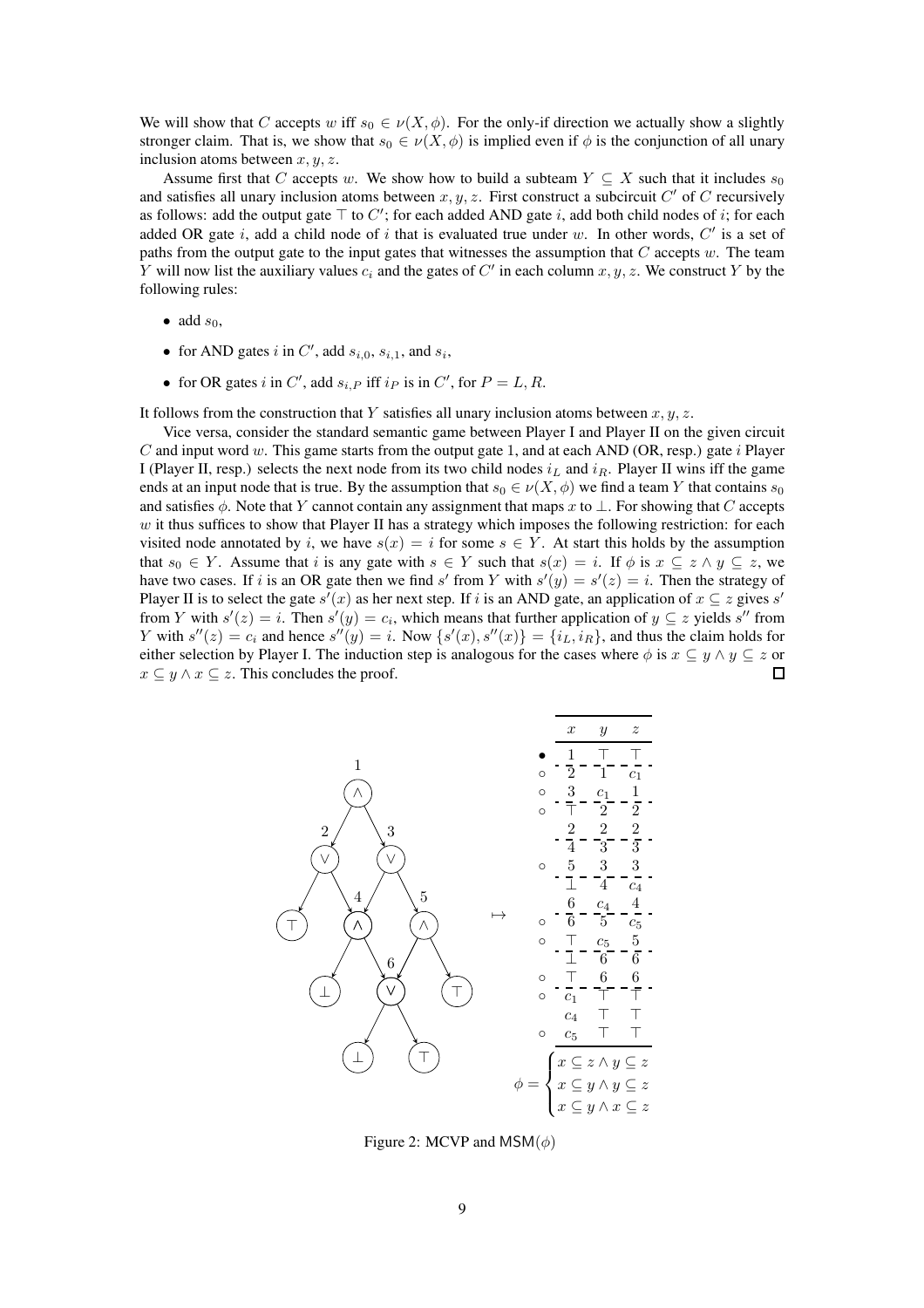<span id="page-9-1"></span>

Figure 3: Subgraphs of  $G_{\Sigma}$ 

The third statement of Theorem [19](#page-6-1) now follows. Any  $G_{\Sigma}$  not covered by the previous lemma has a subgraph of a form depicted in Fig. [3.](#page-9-1) Of these  $G_1-G_3$  were considered above, and the reduction for  $G_4$  is essentially identical to that for  $G_1$ ; take a new variable for the new target node and insert values identical to those of z. Additionally, for each node in  $G_{\Sigma}$  but not in  $G_i$  take a copy of any column in the team. That this suffices follows from the arguments of the previous lemmata; in particular, from the fact that any true MCVP instance generates a subteam that satisfies all possible unary inclusion atoms between variables.

Considering disjunctions, observe that MSM over a disjunction of unary inclusion atoms is either trivially true or NL-complete. For membership in NL, see Lemma [13.](#page-4-3) For NL-hardness one may use the reduction of Lemma [20](#page-7-1) for  $MSM(x \subseteq y \lor y \subseteq x)$ . Provided that another non-trivial inclusion atom  $u \subseteq v$  appears in the disjunction, then  $\{u, v\} \not\subseteq \{x, y\}$  and the values for  $u, v$  can be defined in such a way that the maximal subteam for  $u \subseteq v$  is empty.

<span id="page-9-2"></span>Corollary 22. *Let* Σ *be a finite set of unary inclusion atoms, and let* φ *be the disjunction of all atoms in* Σ*. Then* MSM(φ) *is*

- *(a) trivially true if* Σ *contains a trivial inclusion atom,*
- *(b)* NL*-complete otherwise.*

Note that the results of this section generalize to inclusion atoms of higher arity, obtained by replacing variables x with tuples  $\overline{x}$  such that all pairs of distinct tuples have no common variables. More complex cases arise if the tuples are allowed to overlap.

### <span id="page-9-0"></span>4.2 Teams with a Key

In relational database management inclusion atoms usually appear in form of a foreign key that has the purpose of securing referential integrity upon databases. In this section we investigate the maximal subteam problems in a framework where inclusion atoms correspond to uni-relational foreign keys. That is, we consider inclusion atoms  $x \subseteq y$  over teams on which the variable y is a key. Given this additional restriction, we observe that the maximal subteam and model checking problems both collapse to lower computational levels. The complexity of the maximal subteam problem for  $x \subseteq y$  collapses from NL to **L**, and for  $x \subseteq z \land y \subseteq z$  it collapses from **P** to **NL**.

**Definition 23.** Let X be a team over a set of variables V, and let U be a subset of V. Then U is a key on X if for all  $s, s' \in X : s(U) = s'(U) \implies s = s'$ .

First we show that maximal subteam for single inclusion atom is L-complete if the inclusion atom refers to a key.

**Theorem 24.** MSM( $x \subseteq y$ ) *over teams for which* y *is a key is* **L**-complete.

*Proof.* Hardness. We show a first-order many-one reduction from a deterministic variant of the reachability problem. Given a directed graph  $G$  and its two vertices  $a$  and  $b$ , this problem is to determine whether there is a deterministic path from a to b. A deterministic path is such that for every edge  $(i, j)$ in the path there is no other edge in  $G$  going out of  $i$ . Similarly to above, and with respect to first-order reductions, w.l.o.g. we may assume that the out-degrees of  $a$  and  $b$  are 1 and  $G$  has no cycles except for a self-loop on b. An instance of deterministic rechability is reduced to a team X over  $\{x, y\}$  by applying the formation rule: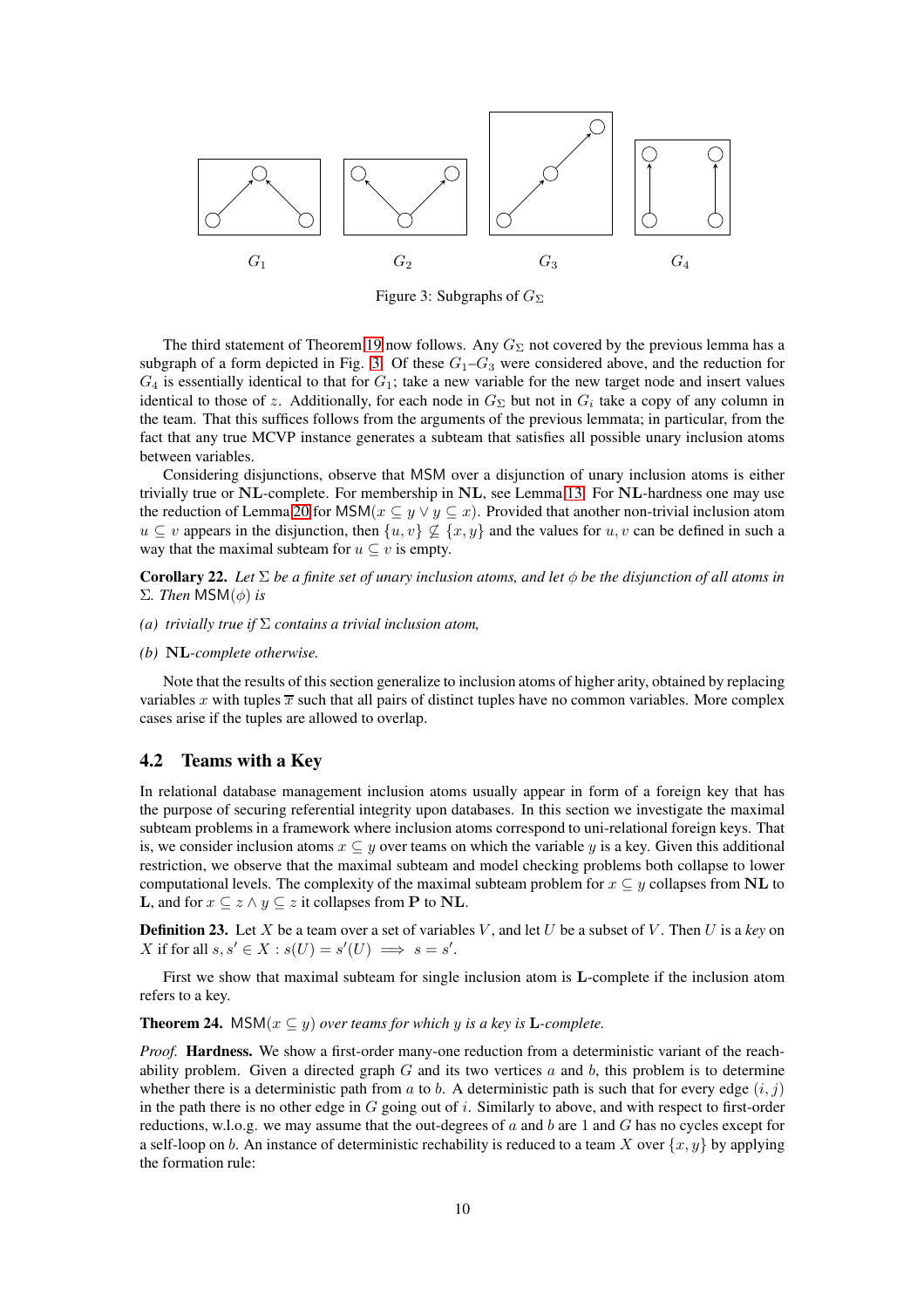<span id="page-10-0"></span>

Figure 4: Reachability and MSM( $x \subseteq z \land y \subseteq z$ ) over teams with a key z

• For each edge  $(u, v)$  that is the only edge going out from u, add the assignment  $(y, x) \mapsto (u, v)$  to X.

For instance, the instance illustrated in Fig. [1](#page-7-0) reduces to the team that consists of the three assignments  $(y, x) \mapsto \{(a, 0), (1, 2), (b, b)\}.$  We show that the input instance admits positive answer iff  $m \in \nu(X, x \subseteq y)$ , where m is the assignment that corresponds to the only edge going out from s.

By Lemma [14,](#page-4-1)  $s \in \nu(X, x \subseteq y)$  iff s is connected to a cycle in the graph  $G_X = (X, E)$ , where  $(s_0, s_1) \in E$  iff  $s_0(y) = s_1(x)$ . Since the only cycle in G is the self-loop on b, accordingly the only cycle in  $G_X$  is the self-loop on the mapping that corresponds to the self-loop on b. Furthermore, the team formation rule for  $X$  implies that any path in  $G_X$  corresponds to a deterministic path in  $G$ , and vice versa. Consequently,  $s \in \nu(X, x \subseteq y)$  iff there is a deterministic path from a to b.

Lastly, we note that the reduction to X and s is clearly first-order, and that y is a key on X. This concludes the hardness proof.

**Membership.** Since y is a key on X, all paths in the graph G given in Lemma [14](#page-4-1) are deterministic. The existence of a path from a given assignment of X to a cycle in  $G$  is then confirmed if the unique path outgoing this assignment is of length at least  $|X|$ . This process can be clearly executed in L.

 $\Box$ 

Next we consider maximal subteam membership for a conjunction of two inclusion atoms which both refer to a key on the input team. Again, we utilize reachability for showing NL-hardness. In contrast to our earlier reduction from the same problem, we now have both an extra restriction and an extra allowance: teams must be of the sort where inclusion atoms point to some key, however instead of one inclusion atom now two inclusion atoms are available.

#### **Theorem 25.** MSM( $x \subseteq z \land y \subseteq z$ ) *over teams for which* z *is a key is* NL-*complete.*

*Proof.* Hardness. As above, it suffices to give a logarithmic-space many-one reduction from reachability. Recall that reachability is the problem to decide, given a directed graph  $G$  with two nodes  $a$  and  $b$ , whether there is a path from  $a$  to  $b$ . W.l.o.g. we restrict attention to instances in which all vertices have out-degree at most two. Since NL is closed under complement, we may reduce to the complement of MSM( $x \subseteq z \land y \subseteq z$ ) over teams with a key z. W.l.o.g. we may assume that b has out-degree 0 and that all the other nodes have out-degree at least 1. The team X over  $\{x, y, z\}$  is now constructed by the following formation rule (see also Fig. [4\)](#page-10-0). For all vertices  $i \neq b$ :

- if *i* has single outgoing edge  $(i, j)$ , add the assignment  $s_i : (x, y, z) \mapsto (j, j, i)$  to X;
- if i has two outgoing edges  $(i, j)$  and  $(i, k)$ , add the assignment  $s_i : (x, y, z) \mapsto (j, k, i)$  to X.

Observe that z is a key on X. By Theorem [16](#page-5-0) it suffices to show that Player II has no winning strategy in safety(X,  $s_a, x \subseteq z \land y \subseteq z$ ) iff a is connected to b.

First note that since z is a key, Player II has a pre-determined strategy: either there is no assignment to choose or else Player II has to always pick the only possible assignment which keeps the game running. For instance, given an assignment-node position  $(s, n)$  where n is labeled by  $x \subseteq z$ , Player II can only counter by selecting the position  $(n, s')$  where s' is the only assignment of X' such that  $s'(y) = s(x)$ , provided that such an assignment exists. Hence,  $a$  is connected to  $b$  iff Player I wins some instance of safety(X,  $s_a, x \subseteq z \land y \subseteq z$ ). Furthermore, Player I wins iff the game reaches a position  $(s, n)$  where s maps either x or  $u$  to  $b$ . A sequence of positions that is winning for Player I now generates a path from  $a$ to b, formed by following the edges which correspond to Player I's selections between  $x \subseteq z$  and  $y \subseteq z$ .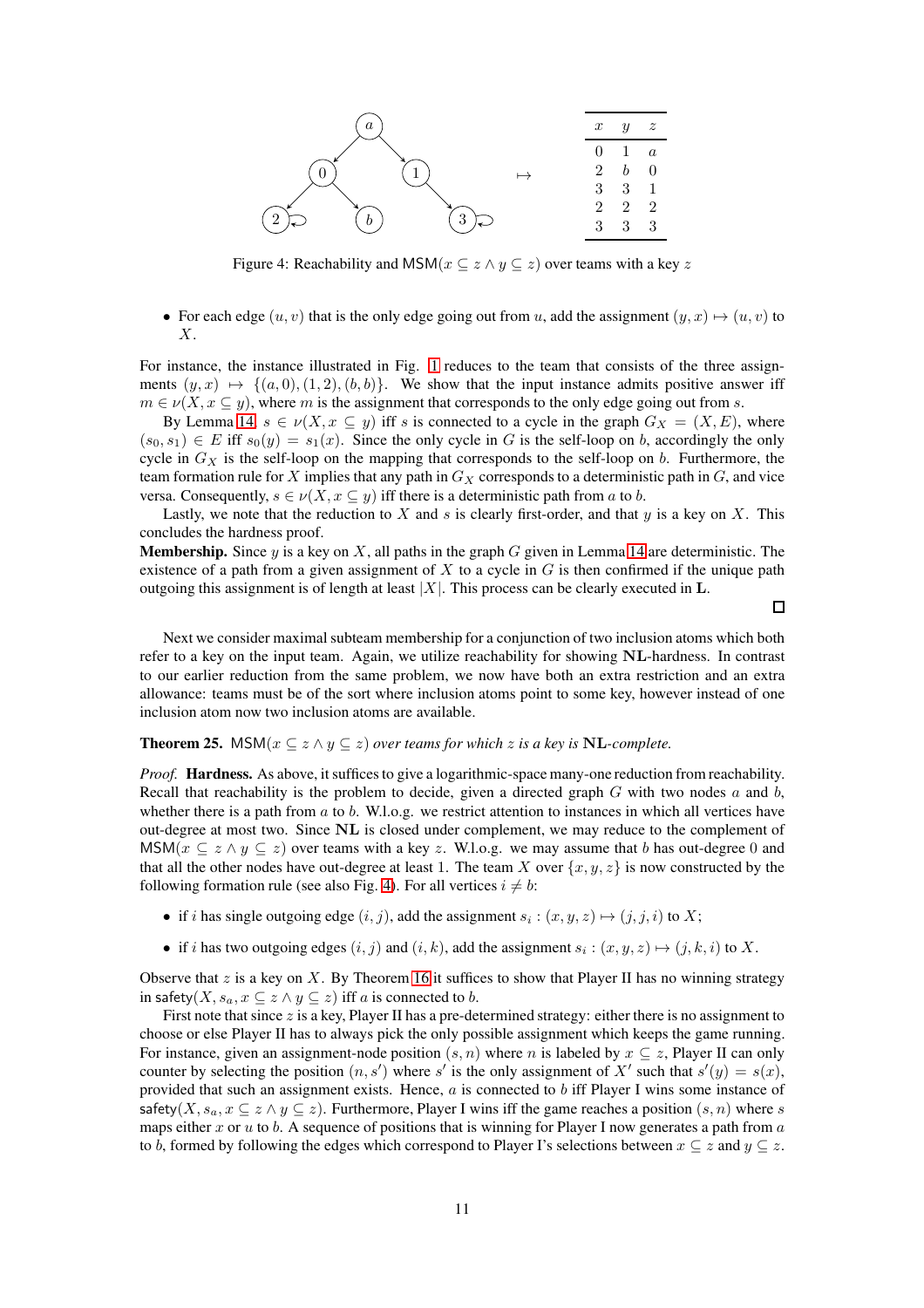Conversely, a winning sequence for Player I can be found by moving to  $x \subseteq z$  ( $y \subseteq z$ , resp.) whenever the values of  $(z, x)$   $((z, y)$ , resp.) form the next edge on the path.

Membership. Since NL is closed under complement, it suffices to describe a NL procedure for deciding the complement problem for MSM( $x \subseteq z \land y \subseteq z$ ) over teams with a key z. By Theorem [16](#page-5-0) and Lemma [17,](#page-6-2)  $s \notin \nu(X, x \subseteq z \land y \subseteq z)$  iff Player II has no winning strategy in safety ${}_{3,l}(X, s, x \subseteq z \land y \subseteq z)$ , where  $l = |X|$ . Recall that z is a key on the given team X, and hence the strategy of Player II is predetermined. Hence, it suffices to guess the choices of Player I and accept iff the game terminates before 3 · l assignment-element pairs have been played in the game.  $\Box$ 

Adapting the reasoning behind Corollary [22](#page-9-2) we obtain a corollary for disjunction, too.

**Corollary 26.** MSM( $x \subseteq z \lor y \subseteq z$ ) *over teams for which* z *is a key, is* **L**-complete.

### <span id="page-11-0"></span>4.3 Consistent Query Answering

The maximal subteam problem has a close connection to database repairing which provides a framework for managing inconsistency in databases. An inconsistent database is a database that does not satisfy all the integrity constraints that it is supposed to satisfy. Inconsistency may arise, e.g., from data integration where the task is to bring together data from different sources. Often in practise inconsistency is handled through data cleaning which is the process of identifying and correcting inaccurate data records from databases. An inherent limitation of this approach is its inability to avoid arbitrary choices as consistency can usually be restored in a number of ways. The approach of database repair is to tolerate inconsistencies in databases and investigate reliable answers to queries.

A *database* is an interpretation of a relational vocabulary  $\sigma = \{R_1, \ldots, R_n\}$  in which each  $R_i$  is associated with an arity  $\#R_i$ . Given a (finite) set  $\Sigma$  of integrity constraints, a database D is called *inconsistent* (w.r.t. to  $\Sigma$ ) if  $D \not\models \Sigma$ , and *consistent* otherwise. Given a partial order  $\leq$  on databases over a fixed  $\sigma$ , and a set  $\Sigma$  of integrity constraints, a *repair* of an inconsistent database I is a database D such that it is consistent and all  $D' < D$  are inconsistent. The database D is called a  $\bigoplus$ -*repair* if the partial order is defined in terms of symmetric difference:  $D \leq D'$  if  $D \oplus I \subseteq D' \oplus I$ . If additionally  $D$  is a subset (superset, resp.) of I, then D is called a *subset-repair* (*superset-repair*, resp.). An *answer* to a first-order query  $q = \psi(x_1, \ldots, x_n)$  on a database D is any  $(a_1, \ldots, a_n)$  such that D satisfies  $\psi(a_1, \ldots, a_n)$ , and a *consistent answer* on an inconsistent database I is any value  $(a_1, \ldots, a_n)$  such that each repair D of I satisfies  $\psi(a_1, \ldots, a_n)$ . Let  $* \in \{\oplus, \text{subset, } \text{superset}\}\$  and let  $\Sigma$  be a set of integrity constraints. The ∗*-repair checking problem w.r.t.* Σ (∗-RC(Σ)) is to determine, given two databases D and I, whether D is a ∗-repair of I. Let also q be a Boolean query. The ∗*-consistent query answering problem w.r.t.* Σ *and*  $q$  (\*-CQA( $\Sigma$ ,  $q$ )) is to determine, given an inconsistent database I, whether q is true in every \*-repair of I. Inclusion dependencies are a special case of so-called LAV tgds that are first-order formulae of the form  $\forall \overline{x}(\psi(\overline{x} \to \exists \overline{y}\theta(\overline{x}, \overline{y}))$  where  $\psi$  is a single relational atom and  $\theta$  is a conjunction of relational atoms. For LAV tgds these problems are solvable in polynomial time.

**Theorem 27** ([\[24\]](#page-18-4)). *Let*  $* \in \{\oplus, \text{subset}, \text{superset}\}$ , let  $\Sigma$  *be a set of LAV tgds, and let q be a conjunctive query. The* ∗*-repair checking problem w.r.t.* Σ *and the* ∗*-consistent query answering problem w.r.t.* Σ *and* q *are both solvable in polynomial time.*

Furthermore, it is known that weakly acyclic collections of LAV tgds enjoy subset-repair checking in logarithmic space [\[1\]](#page-16-7). Nevertheless, it seems not much attention in general has been devoted to complexity thresholds within polynomial time. Our results can thus be seen as steps toward this direction as the trichotomy in Theorem [19](#page-6-1) extends to repair checking and consistent query answering. Let  $IC$  be a collection of finite sets of integrity constraints and let  $C$  be a complexity class. We say that the consistent query answering problem is C-complete for IC if for all  $\Sigma \in IC$ , \*-CQA( $\Sigma$ , q) is in C for all Boolean conjunctive queries q and  $C$ -complete for some such  $q$ .

Corollary 28. *Let* ∗ ∈ {⊕*, subset*}*. The subset-repair checking problem and the* ∗*-consistent query answering problem for finite sets* Σ *of unary unirelational inclusion dependencies are*

- *(a) first-order definable if*  $G_{\Sigma}$  *has no edges,*
- *(b)* NL-complete if  $G_{\Sigma}$  has an edge  $(x, y)$  and no other edges except possibly for its inverse  $(y, x)$ ,
- *(c)* P*-complete otherwise.*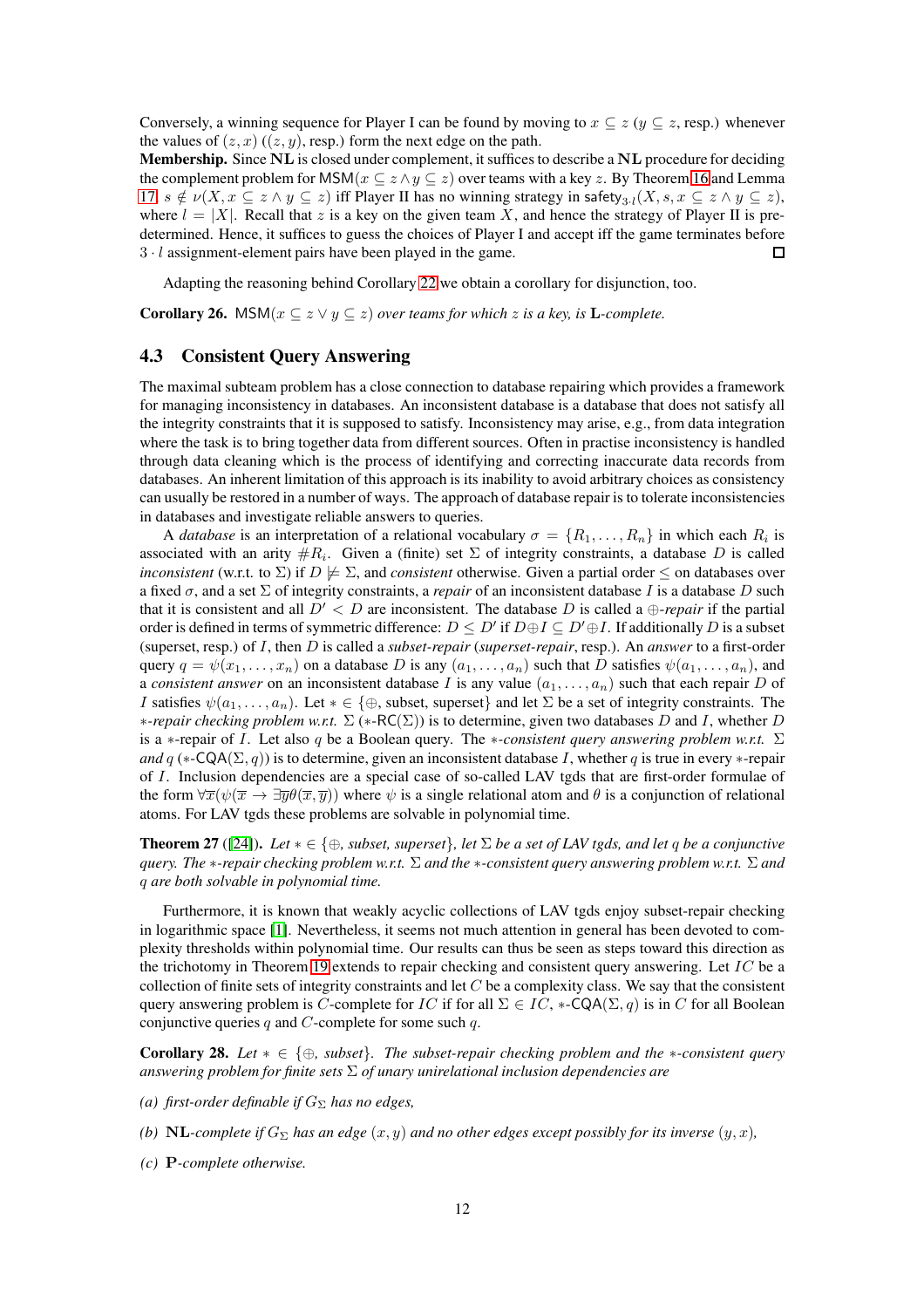Since NL and P are closed under complement, we may consider the complement of subset-repair checking. For the upper bounds note that D is a repair of I if and only if D satisfies  $\Sigma$  (a first-order property) and no tuple in  $I \setminus D$  is in the unique subset repair of I; for the lower bounds note that in our reductions  $s \in \nu(X, \phi)$  if and only if  $\nu(X, \phi) \neq \emptyset$ . Considering consistent query answering, for the upper bounds we may apply the maximal subteam membership problem and for lower bounds we may simply use atomic queries. That we may include also ⊕-repairs follows from the fact that each set of inclusion dependencies  $\Sigma$  has a unique subset repair which is also the unique universal subset repair and the unique universal ⊕-repair [\[24\]](#page-18-4). A database U is a *universal* ∗*-repair* of an inconsistent database I if for each conjunctive query q, a tuple is a consistent answer to q on I if and only if it is an answer to q on  $U$  and contains only values that appear in  $I$ . That is, it only suffices to consult the universal repair for consistent answers.

# 5 Complexity of Model Checking

In this section we discuss the model checking problem for quantifier-free inclusion logic formulae. It turns out that the results of the previous section are now easily adaptable. As above, we herein restrict attention to quantifier-free formulae.

**Definition 29.** Let  $\phi \in \text{FO}(\subseteq)$ . Then  $\text{MC}(\phi)$  is the problem of determining whether  $\mathfrak{A} \models_X \phi$ , given a model  $\mathfrak A$  and a team  $X$ .

Hardness results for model checking can now be obtained by relating to maximal subteam.

<span id="page-12-2"></span>**Lemma 30.** *Let*  $\alpha, \beta \in \text{FO}(\subseteq)$  *be such that* 

- *(i)*  $Fr(\alpha) \cap Fr(\beta) = \emptyset$ ,
- *(ii)*  $MSM(\alpha)$  *is C-hard for*  $C \in \{L, NL, P\}$ *, and*
- *(iii)* There is a team Y of dom( $\mathfrak{A}$ ) with domain  $\mathsf{Fr}(\beta)$  *such that*  $\emptyset \neq \nu(\mathfrak{A}, Y, \beta) \subseteq Y$ *.*
- *Then*  $MC(\alpha \vee \beta)$  *is C-hard.*

*Proof.* Let  $(\mathfrak{A}, X, s)$  be an instance of MSM( $\alpha$ ), that is,  $\mathfrak{A}$  is a model, X a team over  $Fr(\alpha)$  and  $s \in X$ . It suffices to define a first-order reduction from  $(\mathfrak{A}, X, s)$  to a team X' over  $\mathsf{Fr}(\alpha) \cup \mathsf{Fr}(\beta)$  such that  $s \in \nu(\mathfrak{A}, X, \alpha)$  iff  $\mathfrak{A} \models_{X'} \alpha \vee \beta$ . Let  $Z_0 := \nu(\mathfrak{A}, Y, \beta)$  and  $Z_1 := Y \setminus Z_0$ . Note that by condition (i), the union of any  $t \in X$  and  $t' \in Y$  is an assignment over  $Fr(\alpha) \cup Fr(\beta)$ . We define

$$
X' := \{ s \cup t' \mid t' \in Z_1 \} \cup \{ t \cup t' \mid t \in X \setminus \{ s \}, t' \in Z_0 \}.
$$

Since  $Z_0$  and  $Z_1$  are fixed,  $X'$  is first-order definable from  $(\mathfrak{A}, X, s)$ . By Locality (Proposition [4\)](#page-3-0), we have  $\nu(\mathfrak{A}, X', \alpha) \upharpoonright Fr(\alpha) = \nu(\mathfrak{A}, X' \upharpoonright Fr(\alpha), \alpha) = \nu(\mathfrak{A}, X, \alpha)$ , and similarly  $\nu(\mathfrak{A}, X', \beta) \upharpoonright Fr(\beta) =$  $\nu(\mathfrak{A}, Y, \beta) = Z_0$ . Hence, it follows from Lemma [12](#page-4-4) that  $\mathfrak{A} \models_{X'} \alpha \lor \beta$  iff for all  $t \cup t' \in X' : t \in$  $\nu(\mathfrak{A}, X, \alpha) \vee t' \in \nu(\mathfrak{A}, Y, \beta)$  iff  $s \in \nu(\mathfrak{A}, X, \alpha)$ .  $\Box$ 

Note that  $\mathfrak{A} \models_X \phi$  if and only if  $\nu(\mathfrak{A}, X, \phi) = X$  over inclusion logic formulae  $\phi$ . Hence, model checking can be reduced to maximal subteam membership tests over each individual assignment of a team. In particular, this means that model checking is at most as hard as maximal subteam membership; in some cases, as illustrated in Proposition [32\(](#page-12-1)??), it is strictly less hard.

<span id="page-12-3"></span>**Lemma 31.** Let  $\alpha \in \text{FO}(\subseteq)$  be such that  $\text{MSM}(\alpha)$  is in  $C \in \{\text{L}, \text{NL}\}\$ . Then  $\text{MC}(\alpha)$  is in C.

By Lemmata [13,](#page-4-3) [30,](#page-12-2) [31,](#page-12-3) Theorem [7,](#page-3-1) and the results of the previous section, the computational complexity of model checking for various quantifier-free inclusion formulae directly follows. The following proposition illustrates some examples. Note that the semantics of the inclusion atom is clearly first-order expressible, and the same applies to any conjunction of inclusion atoms.

### <span id="page-12-1"></span>Proposition 32.

- *(a)*  $MC(x \subseteq y)$  *and*  $MC(x \subseteq y \land u \subseteq v)$  *are first-order definable.*
- *(b)*  $MC(x \subseteq y \lor u \subseteq v)$  *and*  $MC(x \subseteq y \lor u = v)$  *are* **NL**-complete.

*(c)*  $MC((x \subseteq z \land y \subseteq z) \lor u \subseteq v)$  *and*  $MC((x \subseteq z \land y \subseteq z) \lor u = v)$  *are* **P***-complete.* 

<span id="page-12-0"></span><sup>&</sup>lt;sup>2</sup>In point of fact, the reduction of Lemma [21](#page-7-2) requires slight modification: remove assignments ( $c_i, \top, \top$ ) and add assignments  $(c_i, j, k)$  for each assignment  $(i, j, k) \in X$  where i is an AND gate.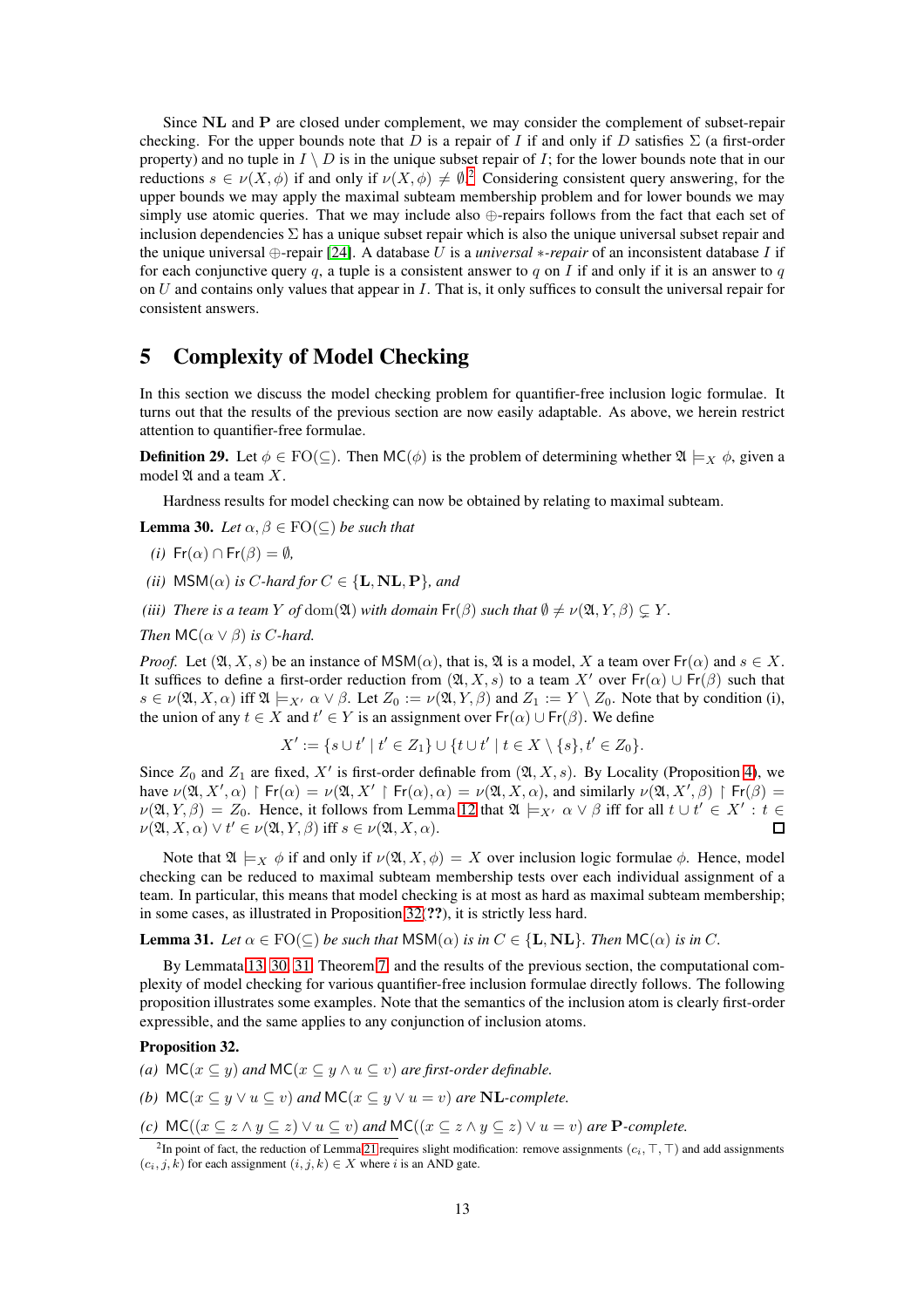# <span id="page-13-0"></span>6 An NL Fragment of Inclusion Logic

Our aim in this section is to find a natural fragment of inclusion logic that captures the complexity class NL over ordered finite models. Our approach is to consider preservation of NL-computability under the standard logical operators of  $FO(\subseteq)$ . By Lemma [13,](#page-4-3) we already know that NL-computability of maximal subteam membership is preserved under disjunctions. However, Theorem [19](#page-6-1) shows that conjunction can increase the complexity of the maximal subteam membership problem from NL to P-complete, and by Proposition [32,](#page-12-1) combining a conjunction with a disjunction leads to P-complete model-checking problems. Thus conjunction cannot be used freely in the fragment we aim for.

The following proposition shows that a single universal quantifier can also increase complexity from NL to P-complete. In the proof we show P-hardness by reduction from the P-complete problem GAME. An input to GAME is a DAG (directed acyclic graph)  $G = (V, E)$  together with a node  $a \in V$ . Given such input  $(V, E, a)$  we consider the following game  $Gm(V, E, a)$  between two players, I and II. During the game the players move a pebble along the edges of G. In the initial position the pebble is on the node  $a_0 = a$ . If after 2*i* moves the pebble is on a node  $a_{2i}$ , then player I chooses a node  $a_{2i+1}$  such that  $(a_{2i}, a_{2i+1}) \in E$ , and player II responds by choosing a node  $a_{2i+2}$  such that  $(a_{2i+1}, a_{2i+2}) \in E$ . The first player unable to move loses the game, and the other player wins it. Since  $G$  is a DAG, every play of the game is finite. In particular, the game is determined, i.e., one of the players has a winning strategy. Now we define  $(V, E, a)$  to be a positive instance of GAME if and only if player II has a winning strategy in  $\mathsf{Gm}(V, E, a)$ .

Note that GAME can be seen as a variation of the monotone circuit value problem MCVP. Indeed, it is straighforward to define for a given monotone circuit C and input word w an input  $(V, E, a)$  for GAME such that  $Gm(V, E, a)$  simulates the evaluation game of C on w. Thus MCVP is logarithmicspace reducible to GAME. Conversely, it is also easy to give a logarithmic-space reduction from GAME to MCVP.

**Proposition 33.** Let  $\phi$  be the formula  $\forall z (\neg Ey \lor z \subseteq x)$ . Then MSM( $\phi$ ) is **P**-complete. Consequently,  $MC(\phi \vee Euv)$  *is also* **P**-complete.

*Proof.* We give now a reduction from GAME to  $MSM(\phi)$ . Let  $(V, E, a)$  be an input to GAME. Without loss of generality we assume that there is  $b \in V$  such that  $(b, a) \in E$ . Now we simply let  $\mathfrak{A} = (V, E)$ ,  $X = \{s : \{x, y\} \rightarrow V \mid (s(x), s(y)) \in E\}$  and  $s_0 = \{(x, b), (y, a)\}.$ 

We will use below the notation  $I = \{c \in V \mid \forall d \in V : (c, d) \notin E\}$ . Thus, I consists of those elements  $c \in V$  for which player II wins  $Gm(V, E, c)$  immediately because I cannot move. Furthermore, we denote by W the set of all elements  $c \in V$  such that player II has a winning strategy in  $G(m(V, E, c))$ .

Let Y be the subteam of X consisting of those assignments  $s \in X$  for which  $s(y) \in W$ . We will show that  $Y = \nu(\mathfrak{A}, X, \phi)$ . Hence in particular  $s_0 \in \nu(\mathfrak{A}, X, \phi)$  if and only if  $(V, E, a)$  is a positive instance of GAME, as desired.

To prove that  $Y \subseteq \nu(\mathfrak{A}, X, \phi)$  it suffices to show that  $\mathfrak{A} \models_Y \phi$ . Thus let  $Z = Y[A/z], Z' = \{s \in Z\}$  $Z | (s(y), s(z)) \notin E$  and  $Z'' = (Z \setminus Z') \cup Z_0$ , where  $Z_0 = \{s \in Z | s(z) = s(x) \text{ and } s(y) \in I\}.$ Then clearly  $\mathfrak{A} \models_{Z'} \neg Eyz$ . To show that  $\mathfrak{A} \models_{Z''} z \subseteq x$  assume that  $s \in Z''$ . If  $s \in Z \setminus Z'$ , then  $(s(y), s(z)) \in E$ , and since  $s \restriction \{x, y\} \in Y$ , player II has an answer c to the move  $s(z)$  of player I in  $\mathsf{Gm}(V, E, s(y))$  such that  $c \in W$ . Thus,  $s^* = \{(x, s(z)), (y, c)\} \in Y$ . If  $c \in I$ , then  $s^*(s^*(x)/z) \in Z_0$ . Otherwise there is some  $d \in V$  such that  $(c, d) \in E$ , whence  $s^*(d/z) \in Z \setminus Z'$ . In both cases, there is  $s' \in Z''$  such that  $s'(x) = s(z)$ . Assume then that  $s \in Z_0$ . Then by the definition of  $Z_0$  we have  $s(x) = s(z)$ . Thus we see that for every  $s \in Z''$  there is  $s' \in Z''$  such that  $s'(x) = s(z)$ . Now we can conclude that  $\mathfrak{A} \models_Z \neg Eyz \lor z \subseteq x$ , and hence  $\mathfrak{A} \models_Y \phi$ .

To prove that  $\nu(\mathfrak{A},X,\phi) \subseteq Y$  it suffices to show that if  $\mathfrak{A} \models_{Y'} \phi$  for a team  $Y' \subseteq X$ , then  $s(y) \in W$ for every  $s \in Y'$ . Thus assume that Y' satisfies  $\phi$  and  $s \in Y'$ . We describe a winning strategy for player II in  $\mathsf{Gm}(V, E, s(y))$ . If  $s(y) \in I$  she has a trivial winning strategy. Otherwise player I is able to move; let  $c \in V$  be his first move. Since  $\mathfrak{A} \models_{Y'} \phi$ , there are  $Z', Z'' \subseteq Y'[A/z]$  such that  $Y'[A/z] = Z' \cup Z'', \mathfrak{A} \models_{Z'} \neg Eyz$  and  $\mathfrak{A} \models_{Z''} z \subseteq x$ . Consider the assignment  $s' = s(c/z) \in Y'[A/z]$ . Since  $(s'(y), s'(z)) = (s(y), c) \in E$ , it must be the case that  $s' \in Z''$ . Thus there is  $s'' \in Z''$  such that  $s''(x) = s'(z) = c$ . Then the assignment  $s^* = s'' \restriction \{x, y\}$  is in  $Y' \subseteq X$ , whence  $(c, d) \in E$ , where  $d = s^*(y)$ . Let d be the answer of player II for the move c of player I. We observe now that using this strategy player II can find a legal answer from the set  $\{s^*(y) \mid s^* \in Y'\}$  to any move of player I, as long as player I is able to move. Since the game is determined, this is indeed a winning strategy.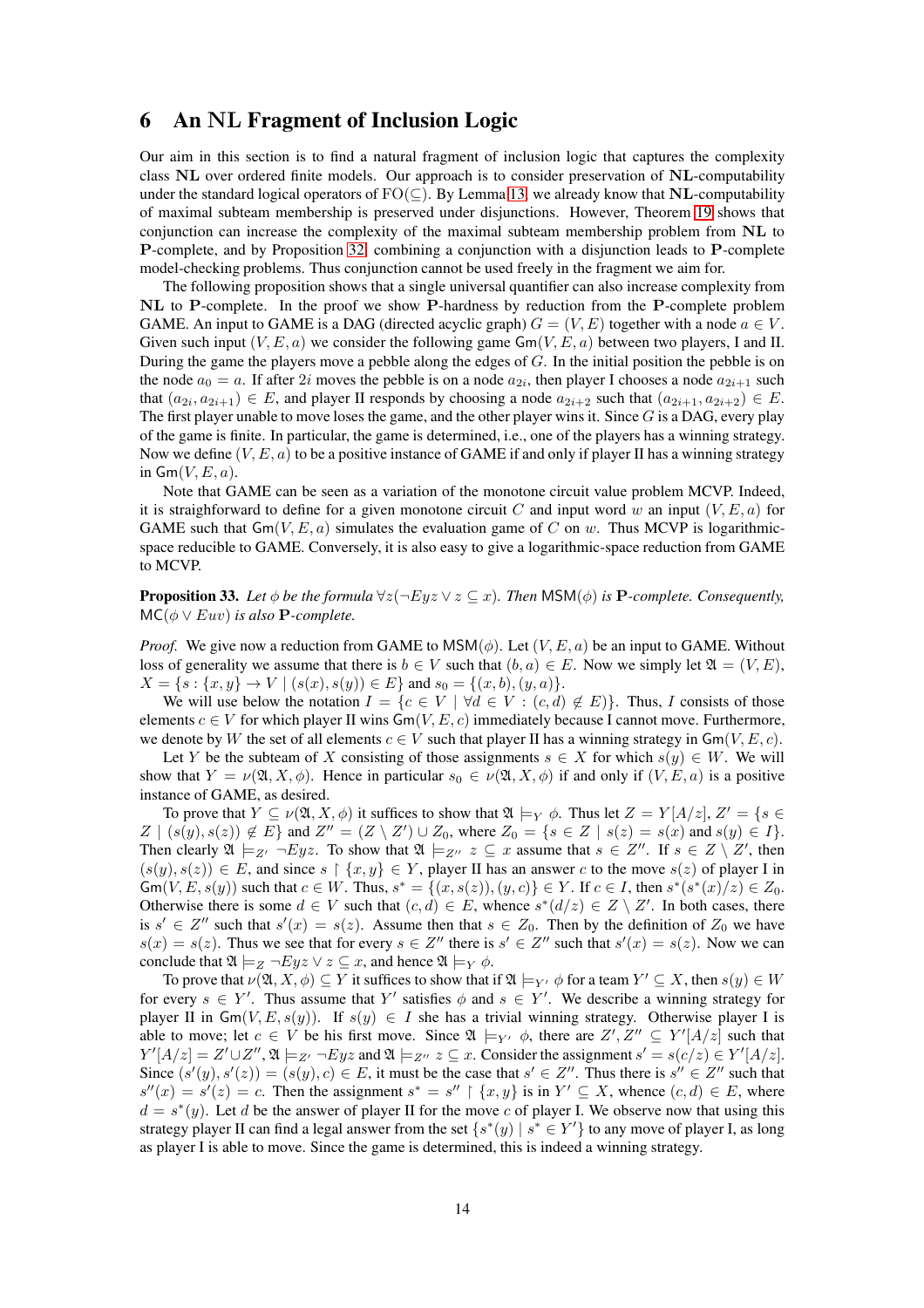

Figure 5: GAME and MSM( $\forall z(\neg Eyz \lor z \subseteq x)$ )

Using Lemma [30,](#page-12-2) we see that  $MC(\forall z(\neg Eyz \lor z \subseteq x) \lor \beta)$  is P-hard for any non-trivial formula  $\beta$ such that  $x, y \notin Fr(\beta)$ , in particular for  $\beta = Euv$ .  $\Box$ 

The example above shows that, similarly as conjunction, universal quantification cannot be freely used if the goal is to construct a fragment of inclusion logic that captures NL. On the positive side, we prove next that existential quantification preserves NL-computability. Furthermore, we show that the same holds for conjunction, provided that one of the conjuncts is in FO.

<span id="page-14-0"></span>**Lemma 34.** *Let*  $\phi \in \text{FO}(\subseteq)$ ,  $\psi \in \text{FO}$ *, and let* X *be a team of a model*  $\mathfrak{A}$ *. Then* 

 $(a)$   $\nu(\mathfrak{A}, X, \exists x \phi) = \{s \in X \mid s(a/x) \in X' \text{ for some } a \in A\}$ , where  $X' = \nu(\mathfrak{A}, X[A/x], \phi)$ , *(b)*  $\nu(\mathfrak{A}, X, \phi \wedge \psi) = \nu(\mathfrak{A}, X', \phi)$ *, where*  $X' = \nu(\mathfrak{A}, X, \psi)$ *.* 

*Proof.* (a) Let  $X' = \nu(\mathfrak{A}, X[A/x], \phi)$  and  $X'' = \{s \in X \mid s(a/x) \in X' \text{ for some } a \in A\}$ . Assume that  $Y \subseteq X$  is a team such that  $\mathfrak{A} \models_Y \exists x \phi$ . Then there is a function  $F : X \to \mathcal{P}(A) \setminus \{\emptyset\}$  such that  $\mathfrak{A}\models_{Y[F/x]} \phi$ , and since clearly  $Y[F/x] \subseteq X[A/x]$ , we have  $Y[F/x] \subseteq X'$ . Thus for every  $s \in Y$  there is  $a \in A$  such that  $s(a/x) \in X'$ , and hence we see that  $Y \subseteq X''$ . In particular  $\nu(\mathfrak{A}, X, \exists x \phi) \subseteq X''$ . To prove the converse inclusion it suffices to show that  $\mathfrak{A} \models_{X''} \exists x \phi$ . Let  $G : X'' \to \mathcal{P}(A) \setminus \{\emptyset\}$  be the function defined by  $G(s) = \{a \in A \mid s(a/x) \in X'\}$ . By the definition of X'', this function is well-defined. It is now easy to see that  $X''[G/x] = X'$ , whence  $\mathfrak{A} \models_{X''[G/x]} \phi$ , as desired.

(b) Let  $X' = \nu(\mathfrak{A}, X, \psi)$  and  $X'' = \nu(\mathfrak{A}, X', \psi)$ . Assume first that  $Y \subseteq X$  is a team such that  $\mathfrak{A} \models_Y \phi \land \psi$ . Then  $\mathfrak{A} \models_Y \psi$ , whence  $Y \subseteq X'$ , and furthermore  $Y \subseteq X''$ , since  $\mathfrak{A} \models_Y \phi$ . In particular,  $\nu(\mathfrak{A}, X, \phi \wedge \psi) \subseteq X''$ . On the other hand, by definition  $\mathfrak{A} \models_{X''} \phi$ . Similarly  $\mathfrak{A} \models_{X'} \psi$ , whence by downward closure of FO (Corollary [3\)](#page-2-0),  $\mathfrak{A} \models_{X''} \psi$ . Thus we see that  $\mathfrak{A} \models_{X''} \phi \land \psi$ , which implies that  $X'' \subseteq \nu(\mathfrak{A}, X, \phi \wedge \psi).$ П

As a straightforward corollary to this lemma we obtain the following complexity preservation result.

<span id="page-14-1"></span>**Proposition 35.** Let  $\phi \in \text{FO}(\subseteq)$ ,  $\psi \in \text{FO}$ , and assume that  $\text{MSM}(\phi)$  is in a complexity class  $C \in$ {L, NL}*. Then*

- *(a)* MSM(∃xφ) *is in* C*, and*
- *(b)* MSM $(\phi \land \psi)$  *is in C*.

*Proof.* (a) By Lemma [34\(](#page-14-0)a), to check whether a given assignment s is in  $\nu(\mathfrak{A}, X, \exists x \phi)$  it suffices to check whether  $s(a/x)$  is in  $\nu(\mathfrak{A}, X[A/x], \phi)$  for some  $a \in A$ . Clearly this task can be done in C assuming that  $MSM(\phi)$  is in C.

(b) By Lemma [34\(](#page-14-0)b), it suffices to show that the problem whether an assignment s is in  $\nu(\mathfrak{A}, X', \phi)$ , where  $X' = \nu(\mathfrak{A}, X, \psi)$ , can be solved in C with respect to the input  $(s, \mathfrak{A}, X)$ . Since  $\psi \in FO$ , the team X' can be computed in C, whence the claim follows from the assumption that  $\mathsf{MSM}(\phi)$  is in C.  $\Box$ 

Summarising Lemma [13](#page-4-3) and Proposition [35,](#page-14-1) NL-computability of maximal subteam membership is preserved by disjunction, conjunction with first-order formulas, and existential quantification. Since maximal subteam problem is in NL for all first-order formulas and, by Lemma [20,](#page-7-1) for all inclusion atoms, we define our fragment  $\text{FO}(\subseteq)_w$  of inclusion logic by the following grammar:

$$
\phi ::= \alpha \mid \overline{x} \subseteq \overline{y} \mid \phi \vee \phi \mid \phi \wedge \alpha \mid \exists x \phi,
$$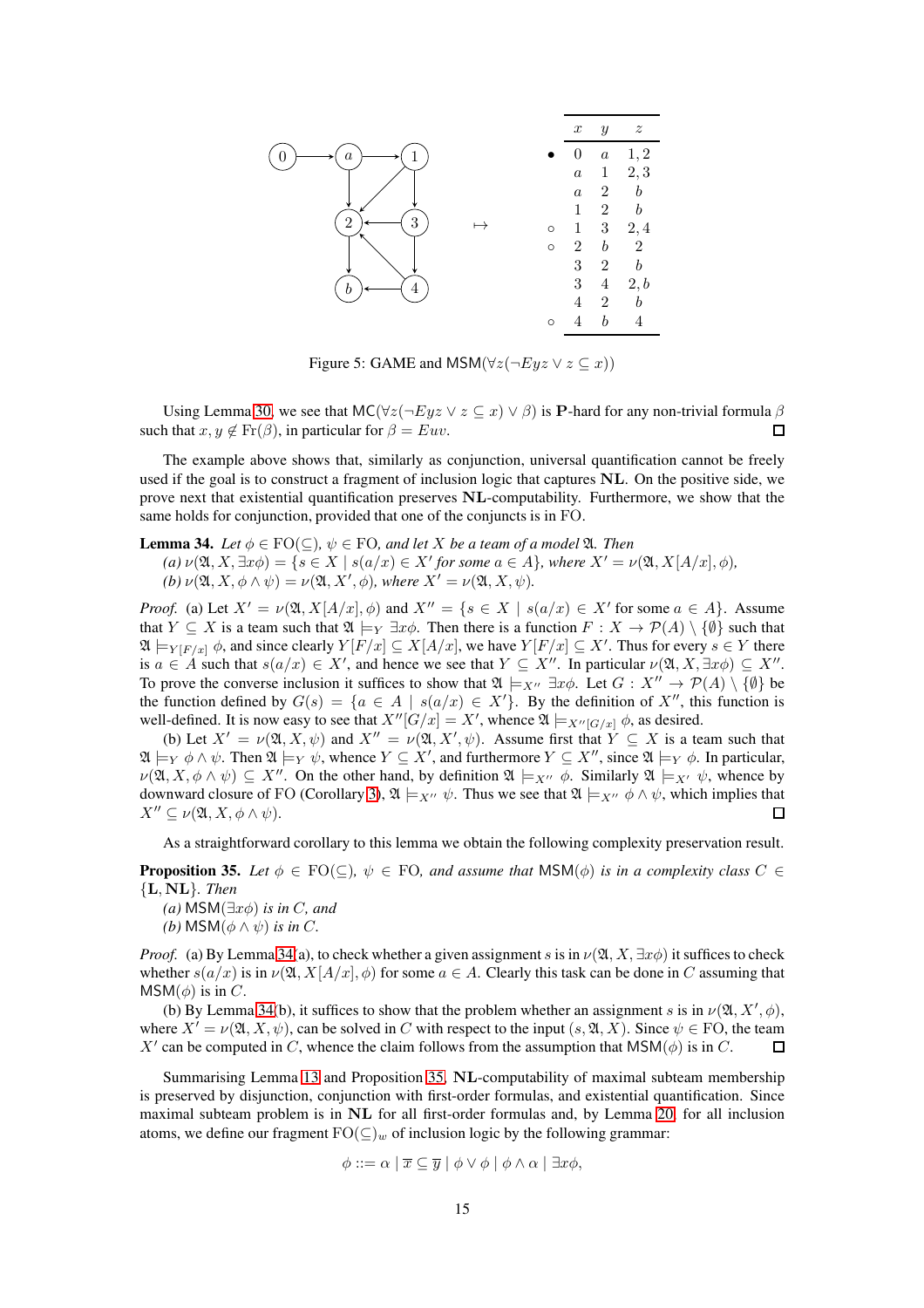where  $\alpha \in \text{FO}$ .

**Theorem 36.** MC( $\phi$ ) *is in* **NL** *for every*  $\phi \in \text{FO}(\subseteq)_{w}$ *.* 

*Proof.* By an easy induction we see that  $MSM(\phi)$  is in NL for every  $\phi \in FO(\subseteq)_{w}$ . The claim follows now from Lemma [31.](#page-12-3)  $\Box$ 

Vice versa, to show that each NL property of ordered models can be expressed in  $\text{FO}(\subseteq)_w$ , it suffices to show that TC translates to  $FO(\subseteq)_{w}$  over ordered models.

**Theorem 37.** *Over finite ordered models,*  $TC \le FO(C)_{w}$ *.* 

*Proof.* By Theorem [9](#page-3-2) we may assume without loss of generality that any TC sentence  $\phi$  is of the form  $[TC_{\overline{x},\overline{y}}\alpha(\overline{x},\overline{y})](\overline{\min},\overline{\max})$  where  $\overline{x}$  and  $\overline{y}$  are *n*-ary sequences of variables. We define an equivalent  $FO(\subseteq)_{w}$  sentence  $\phi'$  as follows:

<span id="page-15-0"></span>
$$
\phi' := \exists \overline{xy} \overline{t}_x \overline{t}_y (\psi_1 \wedge \psi_2 \wedge \psi_3 \wedge \psi_4) \tag{1}
$$

where

- $\psi_1 := \overline{yt}_y \subseteq \overline{xt}_x$ ,
- $\psi_2 := (\overline{t}_x < \overline{\max} \wedge \overline{t}_x < \overline{t}_y \wedge \alpha(\overline{x}, \overline{y})) \vee (\overline{t}_x = \overline{\max} \wedge \overline{t}_y = \overline{\min}),$
- $\psi_3 := \overline{-t}_x = \overline{\min} \vee \overline{x} = \overline{\min}$ , and
- $\psi_4 := \neg \overline{t}_x = \overline{\max} \vee \overline{x} = \overline{\max}.$

For two tuples of variables  $\overline{x}$  and  $\overline{y}$  of the same length, we write  $\overline{x} < \overline{y}$  as a shorthand for the formula expressing that  $\bar{x}$  is less than  $\bar{y}$  in the induced lexicographic ordering, and  $\bar{x} = \bar{y}$  for the conjunction expressing that  $\bar{x}$  and  $\bar{y}$  are pointwise identical. Observe that in [\(1\)](#page-15-0) the tuple  $\bar{t}_x$  can be thought of as a counter which indicates an upper bound for the  $\alpha$ -path distance of  $\overline{x}$  from min.

Assuming  $\mathfrak{A} \models \phi'$ , we find a non-empty team X such that  $\mathfrak{A} \models_X \psi_1 \land \psi_2 \land \psi_3 \land \psi_4$ . Now,  $\mathfrak{A} \models_X \psi_1 \wedge \psi_2$  entails that there is an assignment  $s \in X$  mapping  $\overline{t}_x$  to  $\overline{\min}$ , and  $\mathfrak{A} \models_X \psi_3$  implies that s maps  $\overline{x}$  to  $\overline{\min}$ , too. Then  $\mathfrak{A} \models_X \psi_1 \wedge \psi_2$  entails that there is an  $\alpha$ -path from  $\overline{\min}$  to  $s'(\overline{x})$  for some  $s' \in X$  with  $s'(\overline{t}_x) = \overline{\max}$ . Lastly, by  $\mathfrak{A} \models_X \psi_4$  it follows that  $s'(\overline{x}) = \overline{\max}$  which shows that  $[TC_{\overline{x},\overline{y}}\alpha(\overline{x},\overline{y})](\overline{\min},\overline{\max}).$ 

Assume then that  $[TC_{\overline{x},\overline{y}}\alpha(\overline{x},\overline{y})](\overline{\min},\overline{\max})$ , that is, there is an  $\alpha$ -path  $\overline{v}_1,\ldots,\overline{v}_k$  where  $\overline{v}_1 = \overline{\min}$ and  $\overline{v}_k = \overline{\max}$ . We may assume that there are no cycles in the path. Let  $\overline{a}_i$  denote the *i*th element in the lexicographic ordering of  $A^n$ . We let  $X = \{s_1, \ldots, s_k\}$  be such that  $(\overline{x}, \overline{y}, \overline{t_x}, \overline{t_y})$  is mapped to  $(\overline{v}_i, \overline{v}_{i+1}, \overline{a}_i, \overline{a}_{i+1})$  by  $s_i$ , for  $i = 1, \ldots, k-2$ , to  $(\overline{v}_{k-1}, \overline{v}_k, \overline{a}_{k-1}, \overline{\max})$  by  $s_{k-1}$ , and to  $(\overline{v}_k, \overline{v}_1, \overline{\max}, \overline{\min})$  by  $s_k$ . It is straightforward to verify that  $\mathfrak{A} \models_X \psi_1 \wedge \psi_2 \wedge \psi_3 \wedge \psi_4$  from which it follows that  $\mathfrak{A} \models \phi'.$  $\Box$ 

It now follows by the above two theorems and Theorem [9](#page-3-2) that  $FO(\subseteq)_w$  captures NL.

**Theorem 38.** A class C of finite ordered models is in NL iff it can be defined in  $\text{FO}(\subseteq)_w$ .

# 7 Conclusion

We have studied the complexity of inclusion logic from the vantage point of two computational problems: the maximal subteam membership and the model checking problems for fixed inclusion logic formulae. We gave a complete characterization for the former in terms of arbitrary conjunctions/disjunctions of unary inclusion atoms. In particular, we showed that maximal subteam membership is P-complete for any conjunction of unary inclusion atoms, provided that the conjunction contains two non-trivial atoms that are not inverses of each other. Using these results we characterized the complexity of model checking for several quantifier-free inclusion logic formulae. We also presented a safety game for the maximal subteam problem and used it to demonstrate that the problem is less complex if the range of inputs is restricted to teams on which the inclusion atoms reference a key. We leave it for future research to address the complexity of quantifier-free inclusion logic formulae that involve inclusion atoms of higher arity and both disjunctions and conjunctions.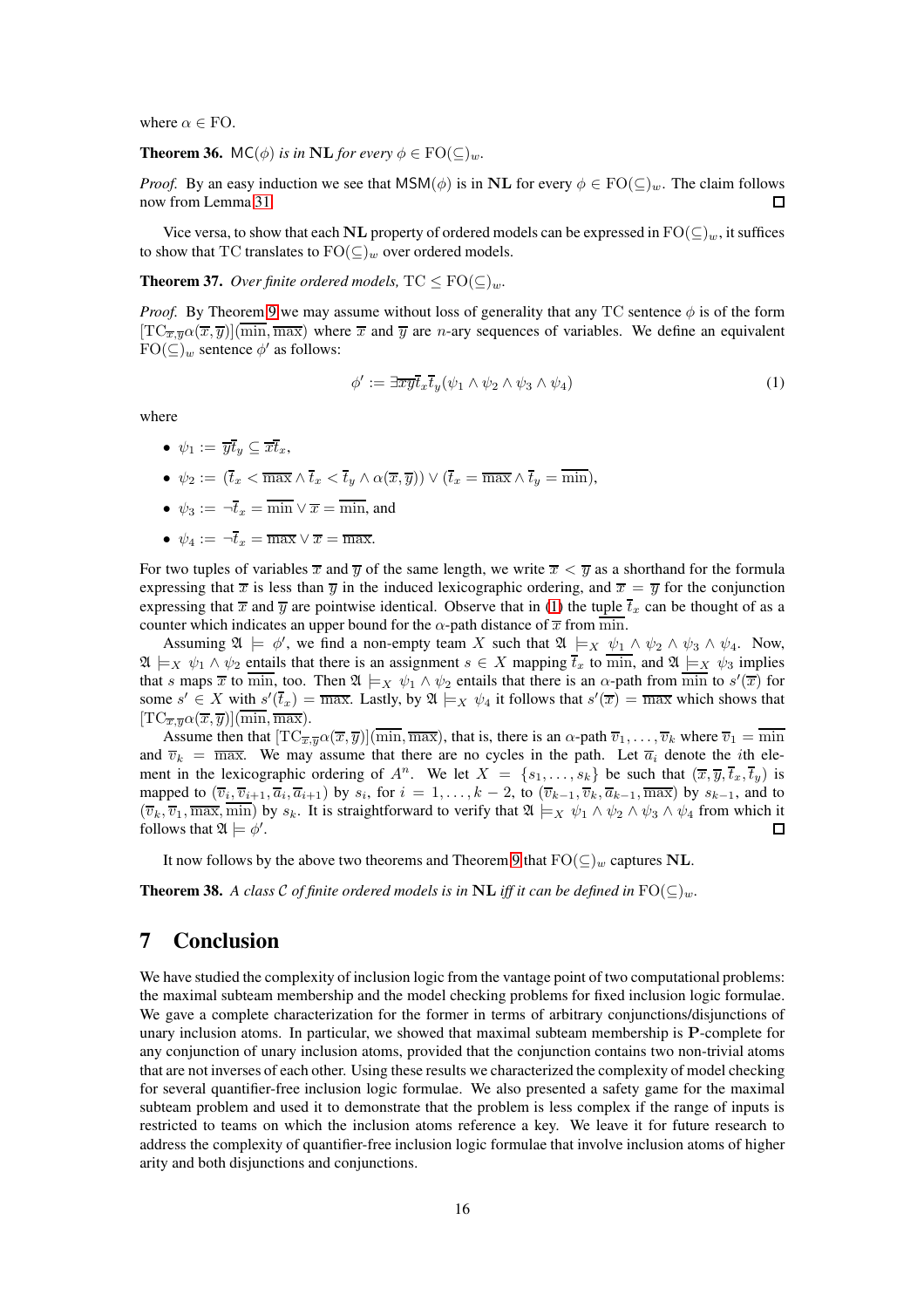Assuming the presence of quantifiers we presented a simple universally quantified formula that has Pcomplete maximal subteam membership problem. Finally, we defined a fragment of inclusion logic, obtained by restricting the scope of conjunction and universal quantification, that captures non-deterministic logarithmic space over finite ordered models.

## <span id="page-16-7"></span>References

- [1] Foto N. Afrati and Phokion G. Kolaitis. Repair checking in inconsistent databases: algorithms and complexity. In *Database Theory - ICDT 2009, 12th International Conference, St. Petersburg, Russia, March 23-25, 2009, Proceedings*, pages 31–41, 2009. URL: <http://doi.acm.org/10.1145/1514894.1514899>, [doi:10.1145/1514894.1514899](http://dx.doi.org/10.1145/1514894.1514899).
- <span id="page-16-5"></span>[2] Marcelo Arenas, Leopoldo E. Bertossi, and Jan Chomicki. Consistent query answers in inconsistent databases. In *Proceedings of the Eighteenth ACM SIGACT-SIGMOD-SIGART Symposium on Principles of Database Systems, May 31 - June 2, 1999, Philadelphia, Pennsylvania, USA*, pages 68–79, 1999. URL: <http://doi.acm.org/10.1145/303976.303983>, [doi:10.1145/303976.303983](http://dx.doi.org/10.1145/303976.303983).
- <span id="page-16-6"></span>[3] Jan Chomicki and Jerzy Marcinkowski. Minimal-change integrity maintenance using tuple deletions. *Inf. Comput.*, 197(1-2):90–121, 2005. URL: <https://doi.org/10.1016/j.ic.2004.04.007>, [doi:10.1016/j.ic.2004.04.007](http://dx.doi.org/10.1016/j.ic.2004.04.007).
- <span id="page-16-3"></span>[4] Jukka Corander, Antti Hyttinen, Juha Kontinen, Johan Pensar, and Jouko Väänänen. A logical approach to context-specific independence. In *Logic, Language, Information, and Computation - 23rd International Workshop, WoLLIC 2016, Puebla, Mexico, August 16-19th, 2016. Proceedings*, pages 165–182, 2016. URL: [https://doi.org/10.1007/978-3-662-52921-8\\_11](https://doi.org/10.1007/978-3-662-52921-8_11), [doi:10.1007/978-3-662-52921-8\\_11](http://dx.doi.org/10.1007/978-3-662-52921-8_11).
- <span id="page-16-2"></span>[5] Arnaud Durand, Miika Hannula, Juha Kontinen, Arne Meier, and Jonni Virtema. Approximation and dependence via multiteam semantics. *Annals of Mathematics and Artificial Intelligence*, Jan 2018. URL: <https://doi.org/10.1007/s10472-017-9568-4>, [doi:10.1007/s10472-017-9568-4](http://dx.doi.org/10.1007/s10472-017-9568-4).
- <span id="page-16-8"></span>[6] Arnaud Durand, Juha Kontinen, Nicolas de Rugy-Altherre, and Jouko Väänänen. Tractability frontier of data complexity in team semantics. In *Proceedings Sixth International Symposium on Games, Automata, Logics and Formal Verification, GandALF 2015, Genoa, Italy, 21-22nd September 2015.*, pages 73–85, 2015. URL: <https://doi.org/10.4204/EPTCS.193.6>, [doi:10.4204/EPTCS.193.6](http://dx.doi.org/10.4204/EPTCS.193.6).
- <span id="page-16-1"></span>[7] Johannes Ebbing, Lauri Hella, Arne Meier, Julian-Steffen Müller, Jonni Virtema, and Heribert Vollmer. Extended modal dependence logic. In *Logic, Language, Information, and Computation - 20th International Workshop, WoLLIC 2013, Darmstadt, Germany, August 20-23, 2013. Proceedings*, pages 126–137, 2013. URL: [http://dx.doi.org/10.1007/978-3-642-39992-3\\_13](http://dx.doi.org/10.1007/978-3-642-39992-3_13), [doi:10.1007/978-3-642-39992-3\\_13](http://dx.doi.org/10.1007/978-3-642-39992-3_13).
- <span id="page-16-9"></span>[8] Johannes Ebbing, Juha Kontinen, Julian-Steffen Müller, and Heribert Vollmer. A fragment of dependence logic capturing polynomial time. *Logical Methods in Computer Science*, 10(3), 2014. URL: [http://dx.doi.org/10.2168/LMCS-10\(3:3\)2014](http://dx.doi.org/10.2168/LMCS-10(3:3)2014), [doi:10.2168/LMCS-10\(3:3\)2014](http://dx.doi.org/10.2168/LMCS-10(3:3)2014).
- <span id="page-16-0"></span>[9] Pietro Galliani. Inclusion and exclusion dependenciesin team semantics: On some logics of imperfect information. *Annals of Pure and Applied Logic*, 163(1):68 – 84, 2012.
- <span id="page-16-4"></span>[10] Pietro Galliani and Lauri Hella. Inclusion Logic and Fixed Point Logic. In Simona Ronchi Della Rocca, editor, *Computer Science Logic 2013 (CSL 2013)*, volume 23 of *Leibniz International Proceedings in Informatics (LIPIcs)*, pages 281–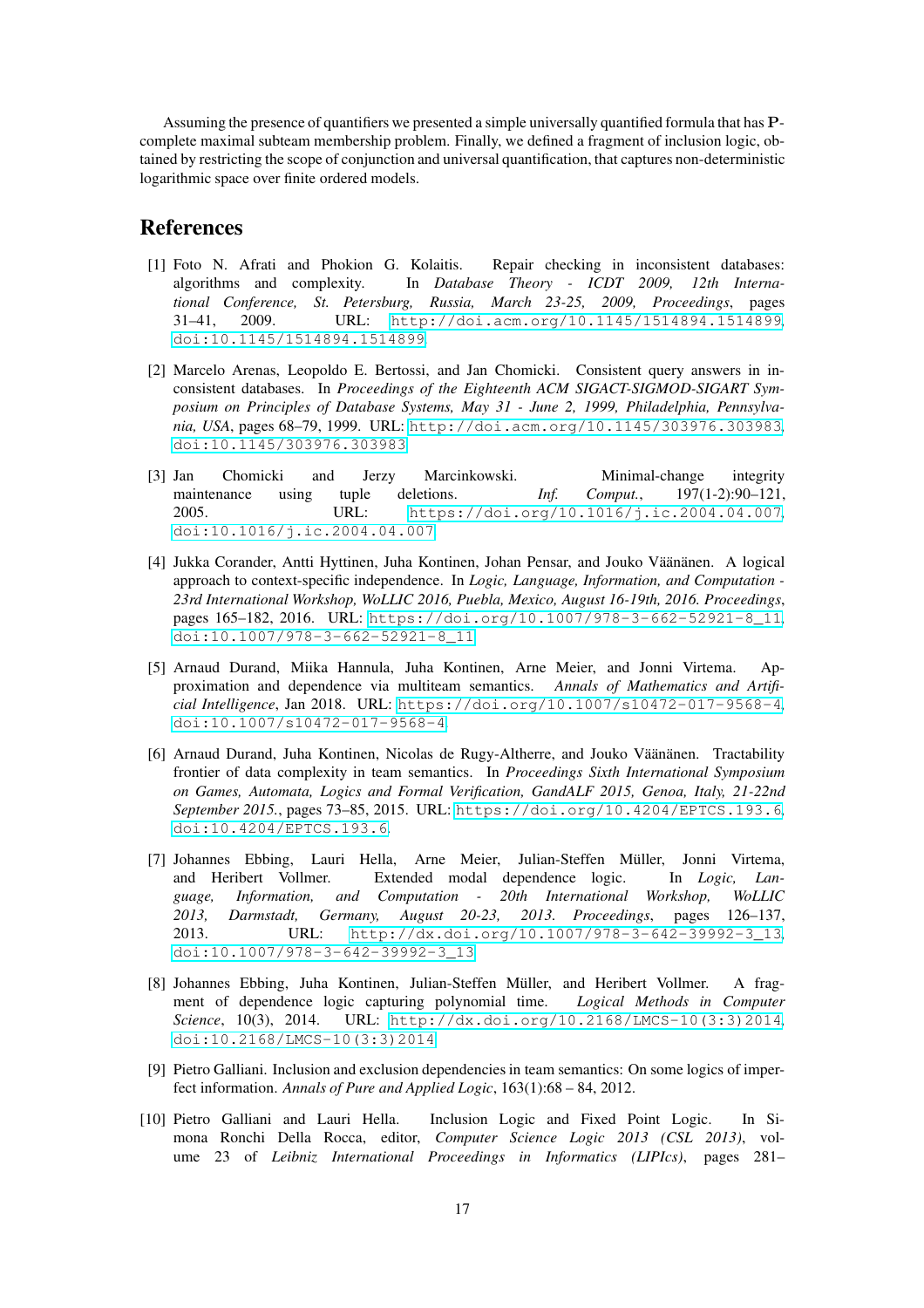295, Dagstuhl, Germany, 2013. Schloss Dagstuhl–Leibniz-Zentrum fuer Informatik. URL: <http://drops.dagstuhl.de/opus/volltexte/2013/4203>, [doi:http://dx.doi.org/10.4230/LIPIcs.CSL.2013.281](http://dx.doi.org/http://dx.doi.org/10.4230/LIPIcs.CSL.2013.281).

- <span id="page-17-6"></span>[11] Erich Grädel. Model-checking games for logics of imperfect information. *Theoretical Computer Science (to appear)*, 2012. URL: <http://www.sciencedirect.com/science/article/pii/S0304397512009541>, [doi:10.1016/j.tcs.2012.10.033](http://dx.doi.org/10.1016/j.tcs.2012.10.033).
- <span id="page-17-12"></span>[12] Erich Grädel. Games for inclusion logic and fixed-point logic. In *Dependence Logic, Theory and Applications*, pages 73–98. 2016. URL: [https://doi.org/10.1007/978-3-319-31803-5\\_5](https://doi.org/10.1007/978-3-319-31803-5_5), [doi:10.1007/978-3-319-31803-5\\_5](http://dx.doi.org/10.1007/978-3-319-31803-5_5).
- <span id="page-17-2"></span>[13] Miika Hannula and Juha Kontinen. A finite axiomatization of conditional independence and inclusion dependencies. *Inf. Comput.*, 249:121– 137, 2016. URL: <https://doi.org/10.1016/j.ic.2016.04.001>, [doi:10.1016/j.ic.2016.04.001](http://dx.doi.org/10.1016/j.ic.2016.04.001).
- <span id="page-17-3"></span>[14] Miika Hannula, Juha Kontinen, and Jonni Virtema. Polyteam semantics. In *Logical Foundations of Computer Science - International Symposium, LFCS 2018, Deerfield Beach, FL, USA, January 8-11, 2018, Proceedings*, pages 190– 210, 2018. URL: [https://doi.org/10.1007/978-3-319-72056-2\\_12](https://doi.org/10.1007/978-3-319-72056-2_12), [doi:10.1007/978-3-319-72056-2\\_12](http://dx.doi.org/10.1007/978-3-319-72056-2_12).
- <span id="page-17-0"></span>[15] Miika Hannula, Juha Kontinen, Jonni Virtema, and Heribert Vollmer. Complexity of propositional logics in team semantic. *ACM Trans. Comput. Log.*, 19(1):2:1–2:14, 2018. URL: <http://doi.acm.org/10.1145/3157054>, [doi:10.1145/3157054](http://dx.doi.org/10.1145/3157054).
- <span id="page-17-5"></span>[16] Wilfrid Hodges. Compositional Semantics for a Language of Imperfect Information. *Journal of the Interest Group in Pure and Applied Logics*, 5 (4):539–563, 1997.
- <span id="page-17-11"></span>[17] Neil Immerman. Relational queries computable in polynomial time. *Information and control*, 68(1):86–104, 1986.
- <span id="page-17-10"></span><span id="page-17-9"></span>[18] Neil Immerman. Languages that capture complexity classes. *SIAM J. Comput.*, 16(4):760–778, 1987.
- [19] Neil Immerman. Nondeterministic space is closed under complementation. *SIAM J. Comput.*, 17(5):935–938, 1988. URL: <https://doi.org/10.1137/0217058>, [doi:10.1137/0217058](http://dx.doi.org/10.1137/0217058).
- <span id="page-17-8"></span>[20] Jarmo Kontinen. Coherence and computational complexity of quantifierfree dependence logic formulas. *Studia Logica*, 101(2):267–291, 2013. URL: <http://dx.doi.org/10.1007/s11225-013-9481-8>, [doi:10.1007/s11225-013-9481-8](http://dx.doi.org/10.1007/s11225-013-9481-8).
- <span id="page-17-1"></span>[21] Juha Kontinen, Antti Kuusisto, Peter Lohmann, and Jonni Virtema. Complexity of two-variable dependence logic and if-logic. *Inf. Comput.*, 239:237– 253, 2014. URL: <https://doi.org/10.1016/j.ic.2014.08.004>, [doi:10.1016/j.ic.2014.08.004](http://dx.doi.org/10.1016/j.ic.2014.08.004).
- <span id="page-17-7"></span>[22] Paraschos Koutris and Jef Wijsen. Consistent query answering for self-join-free conjunctive queries under primary key constraints. *ACM Trans. Database Syst.*, 42(2):9:1–9:45, 2017. URL: <http://doi.acm.org/10.1145/3068334>, [doi:10.1145/3068334](http://dx.doi.org/10.1145/3068334).
- <span id="page-17-4"></span>[23] Eric Pacuit and Fan Yang. *Dependence and Independence in Social Choice: Arrow's Theorem*, pages 235–260. Springer International Publishing, Cham, 2016. URL: [https://doi.org/10.1007/978-3-319-31803-5\\_11](https://doi.org/10.1007/978-3-319-31803-5_11), [doi:10.1007/978-3-319-31803-5\\_11](http://dx.doi.org/10.1007/978-3-319-31803-5_11).